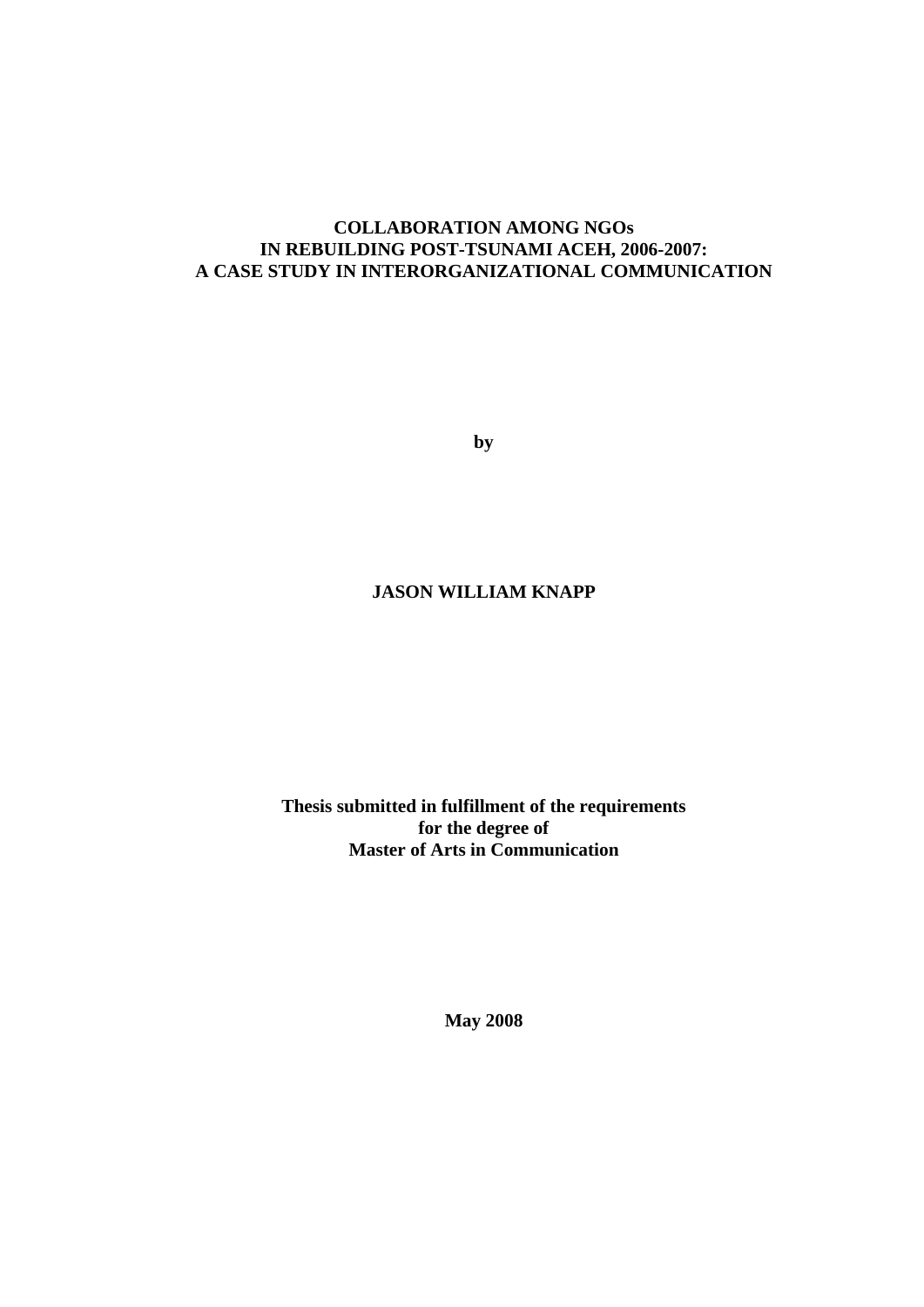#### **ACKNOWLEDGEMENTS**

Most of all, I am thankful for the grace of God during every phase of this project.

I want to thank my supervisor, Zaharom Nain, for his assistance, especially the continual challenge to think at the larger level.

I want to thank my sister, Jennifer Knapp, for her suggestions and feedback throughout the research and writing process.

I want to thank Dr. Robert Husband and Dr. Michelle Shumate for helpful insights during critical junctions in the development of the framework and research.

I want to thank Aceh Institute and its staff for providing office space and so much practical assistance, particularly in beginning the fieldwork.

I also appreciate the time, insights, and experiences shared by so many development workers in Aceh, despite their busy schedules. This project would not have been possible without their willingness to help.

Finally, I am thankful for my family and friends who cared for and encouraged me throughout the project. I particularly want to thank the people of Aceh and Malaysia who invited me into their lives, provided so much help, and became my friends and family away from home.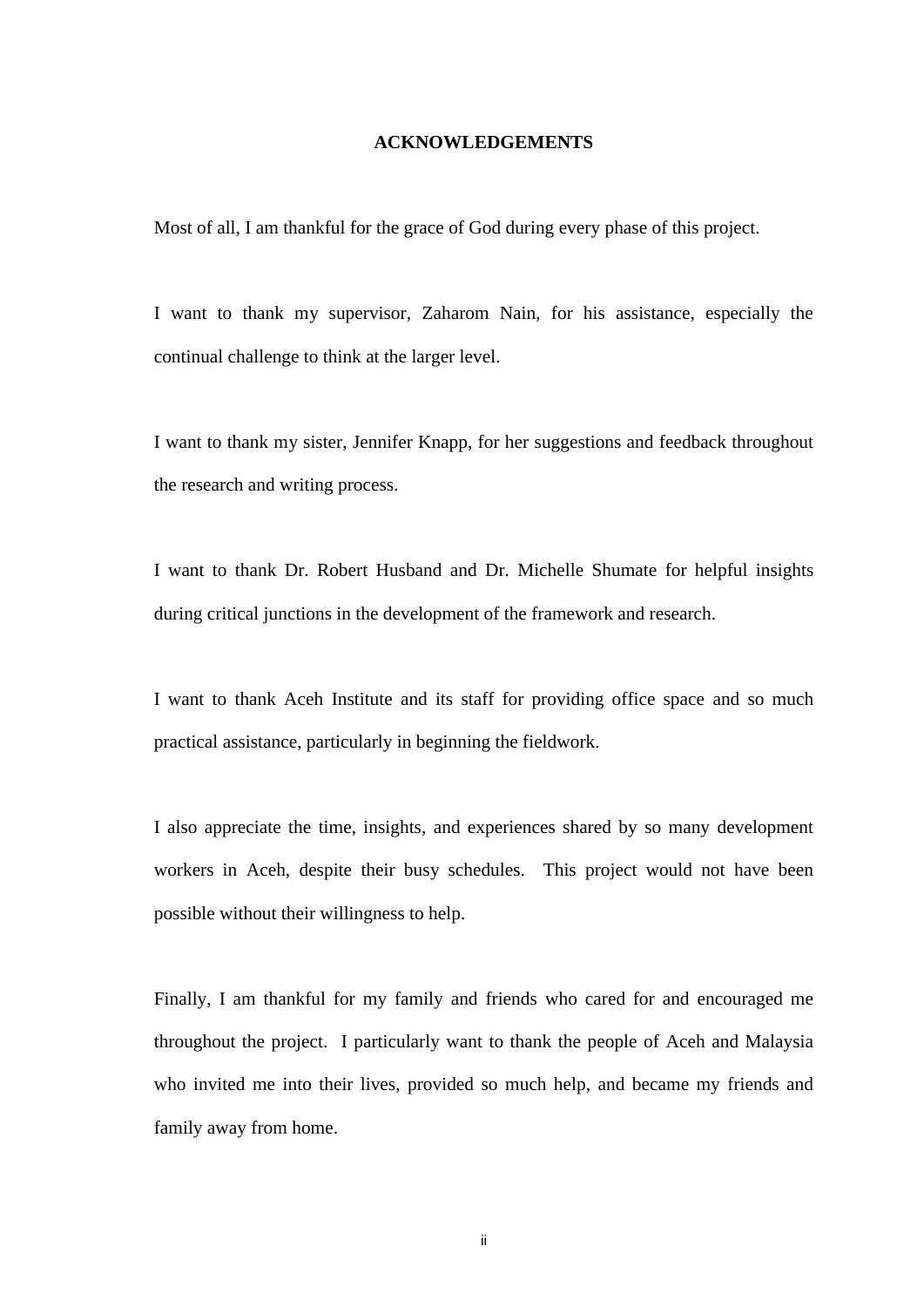# **TABLE OF CONTENTS**

# INTRODUCTION

| I.1 |  |
|-----|--|
|     |  |
|     |  |
|     |  |
| I.5 |  |
|     |  |

## CHAPTER ONE — THE STORY OF ACEH

# CHAPTER TWO — LITERATURE REVIEW AND THEORETICAL

### DISCUSSION

| 2.0 | 25 |    |
|-----|----|----|
| 2.1 |    |    |
| 2.2 |    | 28 |
| 2.3 |    | 31 |
| 2.4 |    | 33 |
| 2.5 |    | 36 |
| 2.6 |    | 37 |
| 2.7 |    |    |
|     |    |    |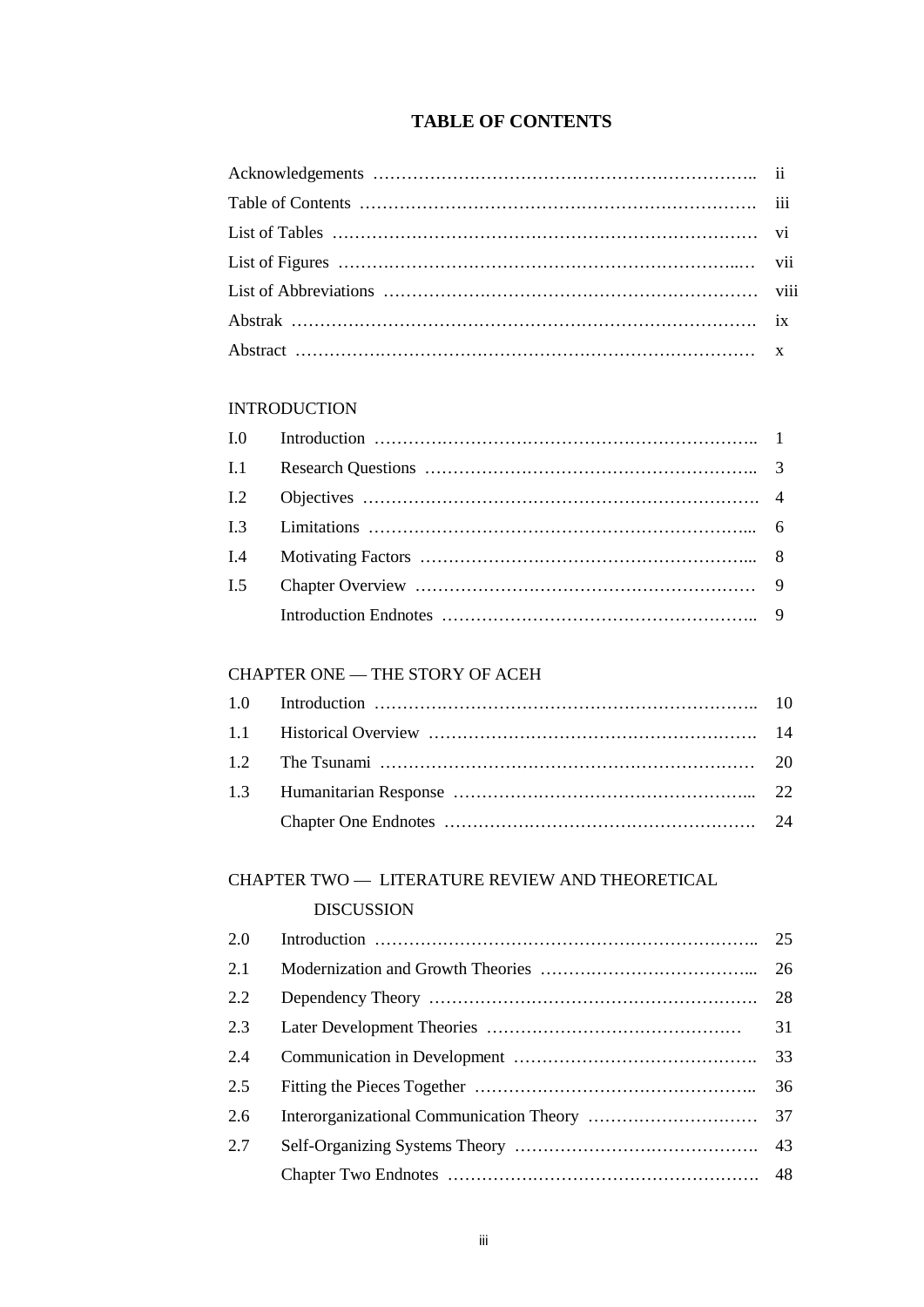# CHAPTER THREE — METHODOLOGY

| 3.0 |  |
|-----|--|
| 3.1 |  |
| 3.2 |  |
| 3.3 |  |
| 3.4 |  |
| 3.5 |  |
| 3.6 |  |

# CHAPTER FOUR — RESULTS AND DISCUSSION

| 4.0 | 72  |
|-----|-----|
|     | 72  |
| 4.1 | 75  |
|     | 78  |
|     | 82  |
|     | 90  |
| 4.2 | 90  |
|     | 92  |
|     | 94  |
|     | 97  |
|     | 100 |
|     | 103 |
|     | 106 |
|     | 108 |
| 4.3 | 112 |
|     | 112 |
|     | 115 |
|     | 121 |
| 4.4 | 125 |
|     | 125 |
|     | 127 |
|     | 129 |
| 4.5 | 130 |
|     | 132 |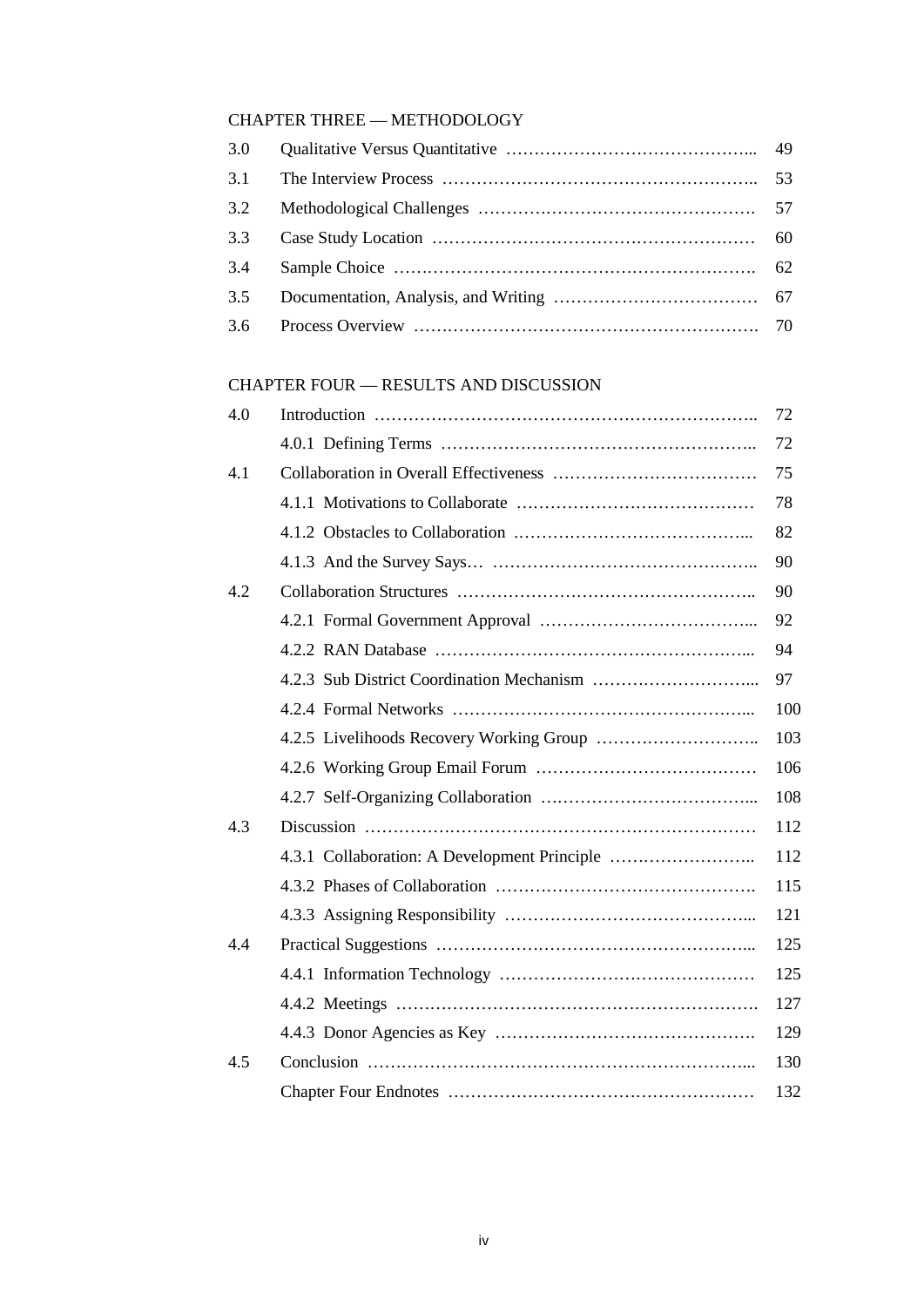# CHAPTER FIVE — SUMMARY, CONCLUSION, AND

# RECOMMENDATIONS FOR FUTURE RESEARCH

| <b>REFERENCES</b> |  |
|-------------------|--|
|                   |  |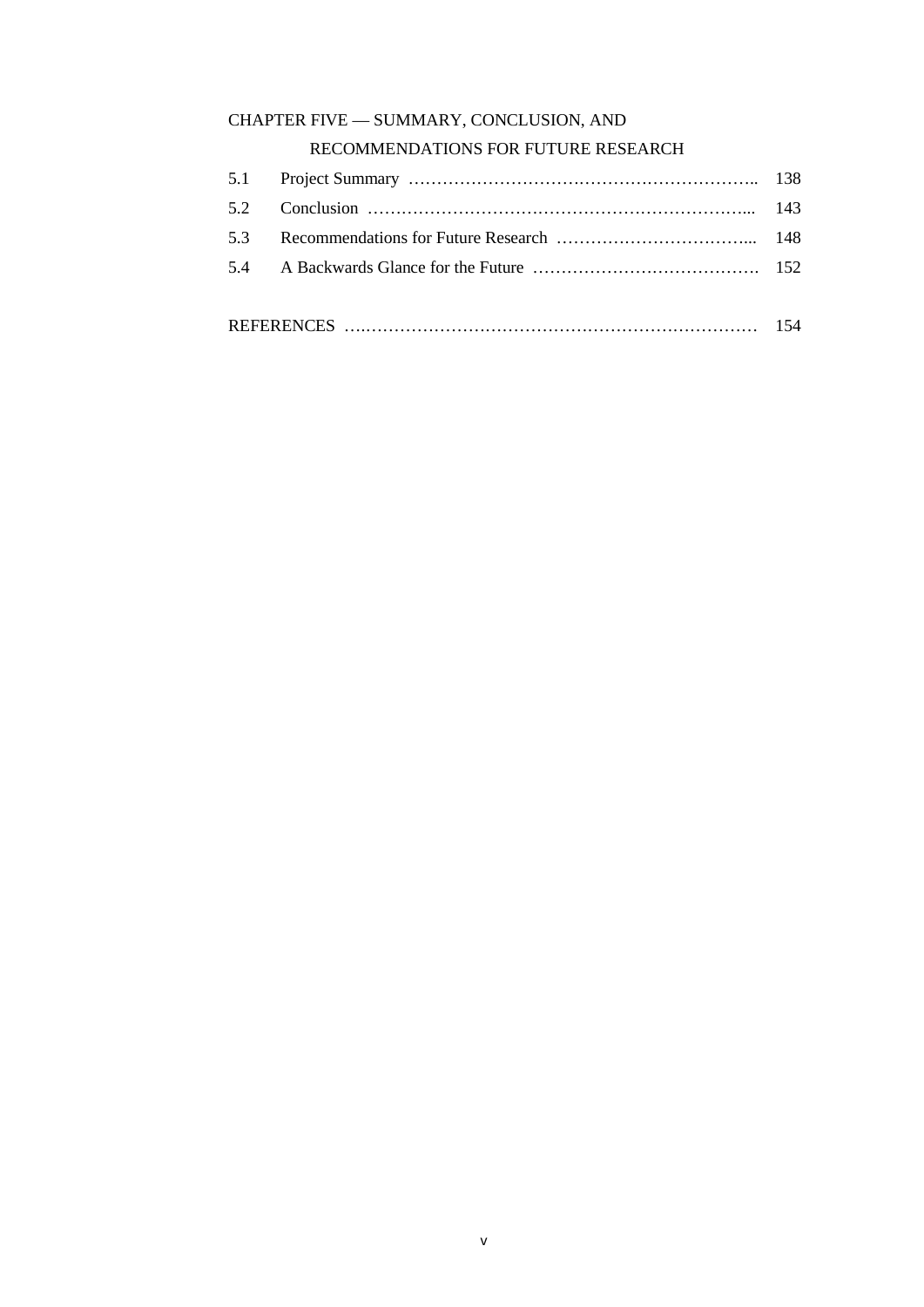# **LIST OF TABLES**

| 2.1 |  |
|-----|--|
| 3.1 |  |
| 3.2 |  |
| 3.3 |  |
| 4.1 |  |
| 4.2 |  |
| 4.3 |  |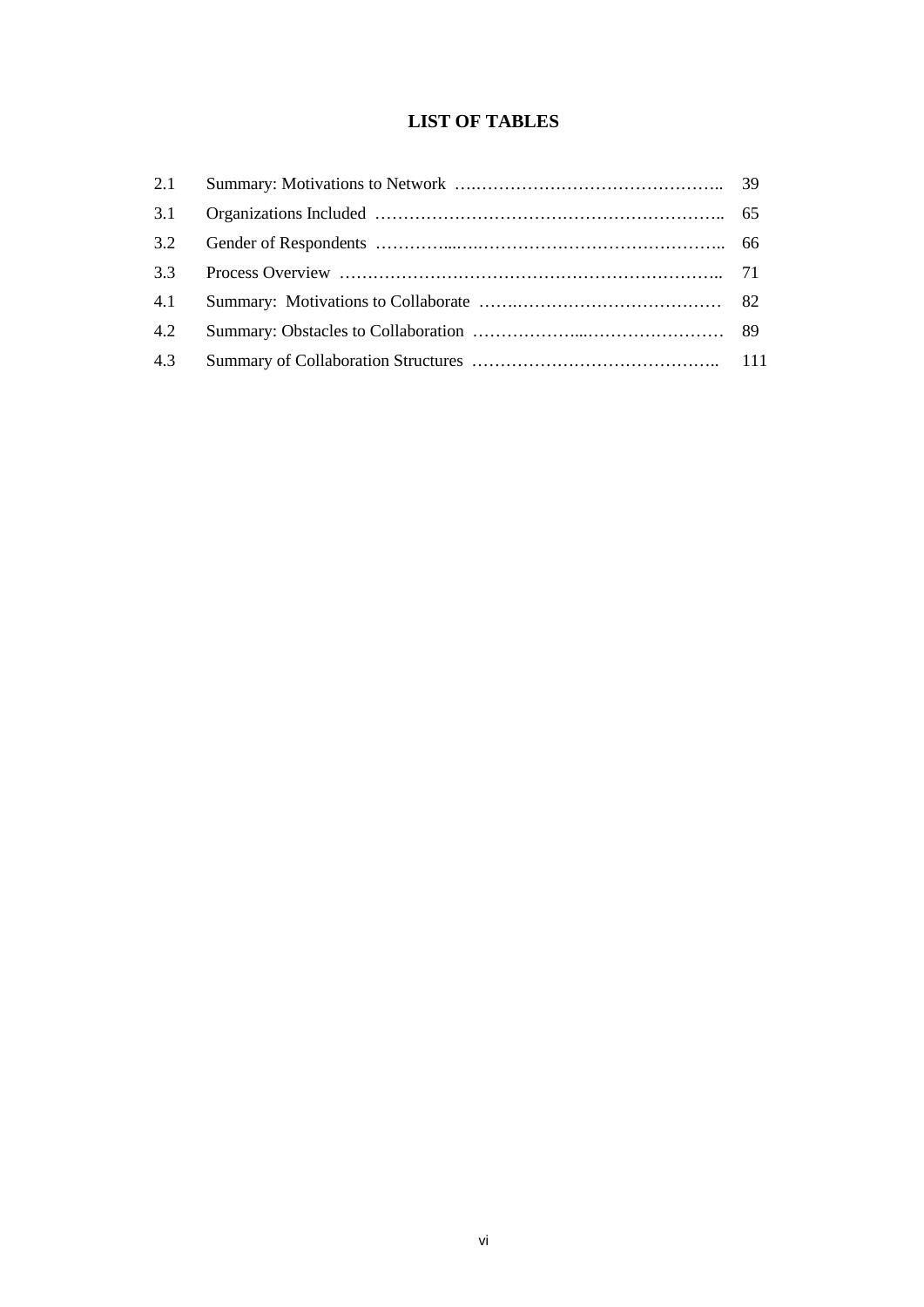# **LIST OF FIGURES**

| 1.1 |  |  |  |
|-----|--|--|--|
|-----|--|--|--|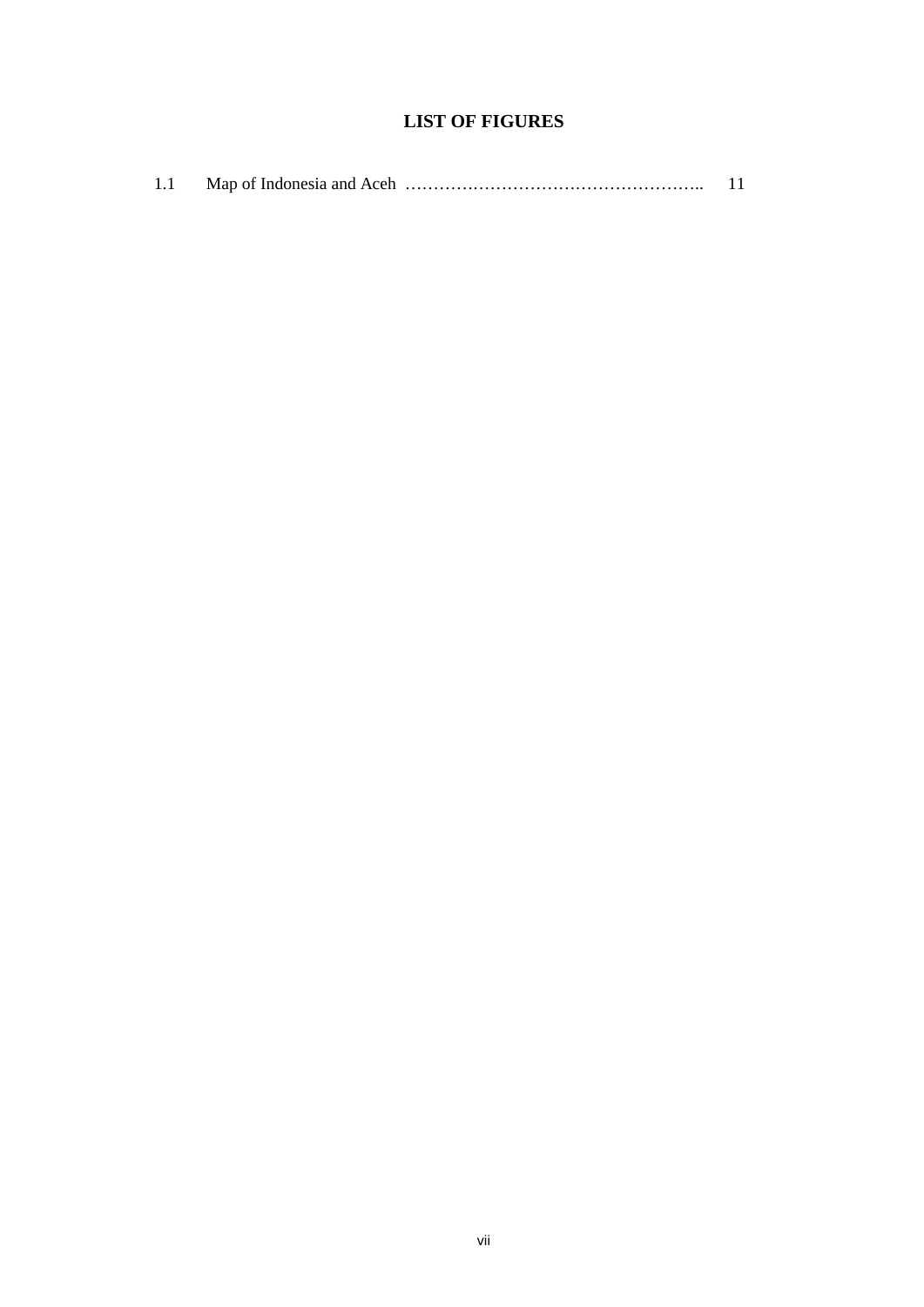# **LIST OF ABBREVIATIONS**

| <b>BRR</b>    | Badan Rehabilitasi dan Rekonstruksi NAD-Nias<br>Agency for the Rehabilitation and Reconstruction of Aceh-Nias |
|---------------|---------------------------------------------------------------------------------------------------------------|
| <b>FAO</b>    | Food and Agriculture Organization                                                                             |
| <b>GAM</b>    | Gerakan Aceh Merdeka<br>Free Aceh Movement                                                                    |
| <b>IASC</b>   | <b>Interagency Standing Committee</b>                                                                         |
| <b>IFRC</b>   | International Federation of Red Cross and Red Crescent Societies                                              |
| <b>ILO</b>    | International Labor Organization                                                                              |
| <b>INGO</b>   | International Non-Governmental Organization                                                                   |
| <b>LRWG</b>   | Livelihoods Recovery Working Group                                                                            |
| NGO           | Non-Governmental Organization                                                                                 |
| <b>SDCM</b>   | <b>Sub District Coordination Mechanism</b>                                                                    |
| <b>UN</b>     | <b>United Nations</b>                                                                                         |
| <b>UNDP</b>   | <b>United Nations Development Programme</b>                                                                   |
| <b>UNIAS</b>  | <b>UNORC</b> Information Analysis Section                                                                     |
| <b>UNICEF</b> | United Nations Children's Fund                                                                                |
| <b>UNIFEM</b> | United Nations Development Fund for Women                                                                     |
| <b>UNORC</b>  | United Nations Office of Recovery Coordinator for Aceh and Nias                                               |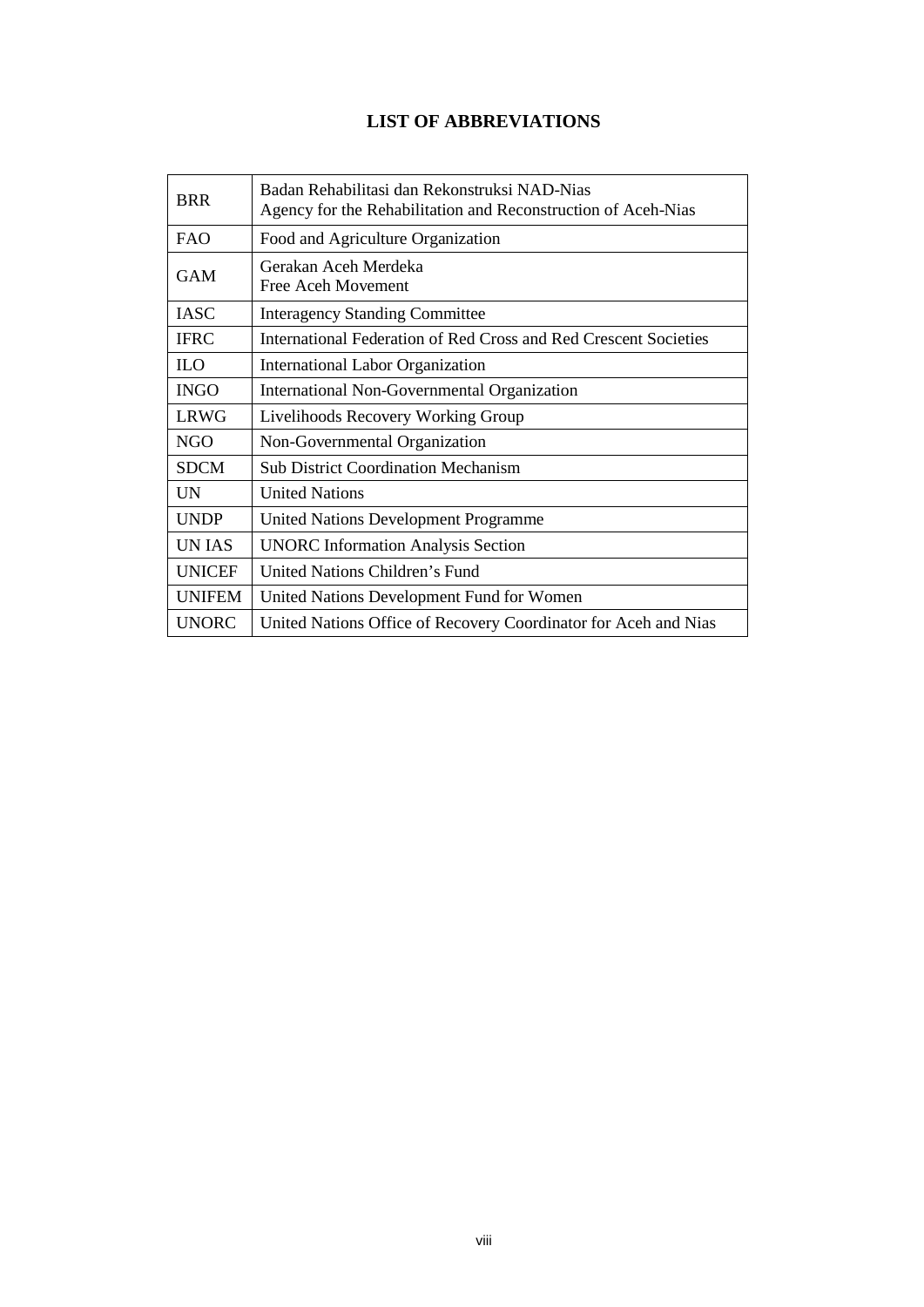### **USAHA SAMA DI ANTARA ORGANISASI BUKAN KERAJAAN (NGO) DALAM PROSES PEMBINAAN KEMBALI ACEH PASCA TSUNAMI, 2006-2007: SATU KAJIAN KES KOMUNIKASI ANTARA ORGANISASI**

#### **ABSTRAK**

Projek ini mengkhusus kepada proses kerjasama pembangunan NGO (Organisasi Bukan Kerajaan) yang berpusat di Aceh, Indonesia selama dua tahun selepas tragedi tsunami. Interaksi di dalam organisasi ini diteliti dalam satu kajian ethnografik yang dijalankan pada tahun-tahun 2006-2007. Projek ini cuba menerangkan kaitan di antara kerjasama di antara organisasi dengan keberkesanan kerja-kerja pemulihan dan pembangunan. Walaupun terdapat banyak cabaran untuk menjalinkan kerjasama, namun kajian berpendapat bahawa cabaran yang paling penting ialah cabaran bekerjasama. Pripentingnya boleh dilihat apabila kesan keseluruhan usaha pembangunan diteliti berbanding dengan kesan satu-satu project atau satu-satu NGO.

Selepas menganalisa nilai bekerjasama, projek ini menerangkan dan menilai beberapa struktur kerjasama yang terdapat di Aceh. Stuktur-struktur ini terdiri daripada yang formal – dipandukan oleh pihak berkuasa – dan yang tidak formal, yang diorganisasikan secara tersendiri di antara dan di dalam organisasi. Setiap struktur mempunyai kekuatan yang tersendiri disamping menghadapi beberapa cabaran. Menerusi analysis struktur-struktur ini kepentingan kerjasama yang dimulakan dan dipandukan oleh kerajaan Indonesia dan Bangsa-bangsa Bersatu dimaklumi, terutamanya untuk kerjasama yang memerlukan sumbangan pihak berkuasa. Bagi fungsi kerjasama yang lain, kekuatan kerjasama informal diterangkan, terutamanya dari segi peningkatan kepercayaan dan fleksibiliti yang dijanakan.

Kajian ini menghasilkan rangka empat fasa untuk proses kerjasama di antara organisasi yang menolong mementingkan beberapa fungsi kerjasama semasa fasa-fasa tertentu pemulihan dan pembangunan. Tambahan, kajian berpendapat bahawa kerjasama perlu disedari sebagai prinsip pembangunan di atara NGO. Semua ini dimajukan bersama-sama dengan beberapa cadangan praktikal untuk menangani masalah-masalah proses kerjasama.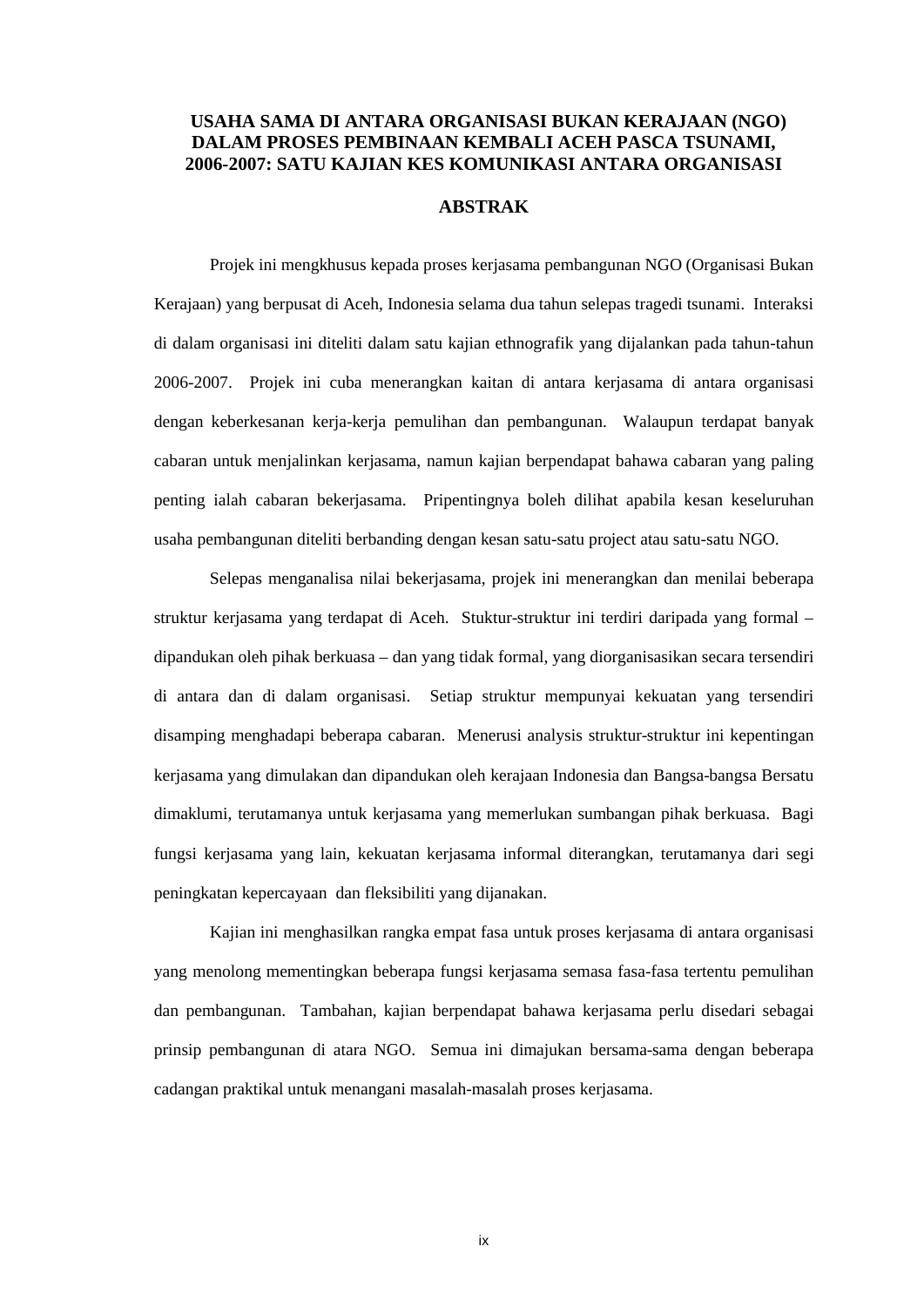## **COLLABORATION AMONG NGOs IN REBUILDING POST-TSUNAMI ACEH, 2006-2007: A CASE STUDY IN INTERORGANIZATIONAL COMMUNICATION**

#### **ABSTRACT**

This project focuses on the collaboration process of development NGOs (Non Governmental Organizations), working in Aceh, Indonesia nearly two years after the Indian Ocean tsunami. The interactions among these organizations are organized into a case study based on ethnographic interview research carried out in 2006-2007. The project seeks to explain the relationship between interorganizational collaboration and the overall effectiveness of relief and development work. While many of the challenges to collaboration are noted, the overwhelming consensus from interviews and external sources highlights the importance of collaboration. Its significance is especially apparent when looking at the cumulative effect of the development efforts, as opposed to just one project or NGO.

After analyzing the value of collaboration, this project goes on to describe and evaluate various structures of collaboration used in Aceh. These structures range from formal, authoritydriven structures to self-organizing collaboration. Each structure has particular strengths, while facing its own challenges. Through the analysis of these structures, the importance of government or United Nations-driven collaboration is noted, especially for the collaboration functions that require the use of authority. To serve other collaboration functions, the strengths of informal collaboration are explained, especially in terms of the increased trust and flexibility it provides.

The research led to a four-phase framework for the collaboration process, which helps to prioritize various collaboration functions during specific phases of relief and development. In addition, the research found that collaboration must be recognized as a development principle among NGOs themselves. These conclusions come alongside an explanation of practical suggestions to encourage and address problems in the collaboration process.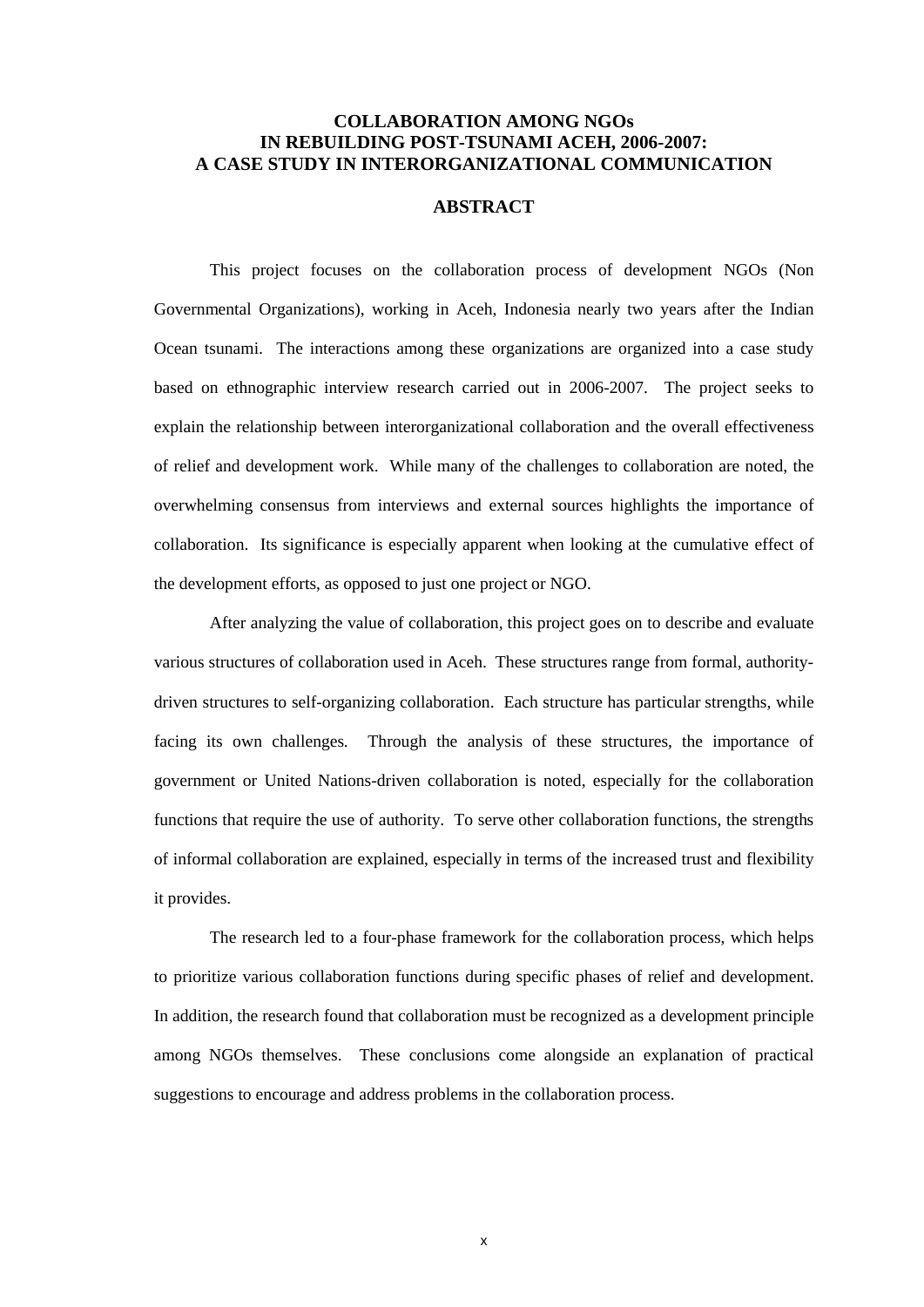#### **INTRODUCTION**

#### **I.0 Introduction**

"There's little or no collaboration, but because everyone's trying to find their niche, it's loosely coordinated—negative coordination, not positive coordination."<sup>1</sup> This statement came from a consultant agronomist who had been living and working in Aceh, Indonesia for over a year. He was describing the coordination, or lack thereof, that took place after the tsunami. His experience ties into a much larger issue within relief and development work. In fact, within the activities of nongovernmental organizations (NGOs) across the world, many have pointed out an unwillingness, inability, and/or ineffectiveness of NGOs to work together. Both practitioners and academics have seen how this lack of cooperation can hinder progress on a macro level, as well as hamper the effectiveness of individual projects.

For example, in summarizing the implications of thirty case studies on agricultural development, Farrington and Lewis (1993) explain, "As the densities of NGOs operational at field level increase, the need for institutionalized means of communication (and, where appropriate, co-ordination) among NGOs and between NGOs and government will become all the more urgent" (p. 337). Similarly, in reference to international disaster relief operations, Green (1977) writes, "This system is complex, if not chaotic… In fact, it is a non-system, a series of ad hoc responses to the differing circumstances and geographical locations of each major emergency" (p. 30). This ad hoc and chaotic nature of relief points to deeper issues of communication and coordination difficulties.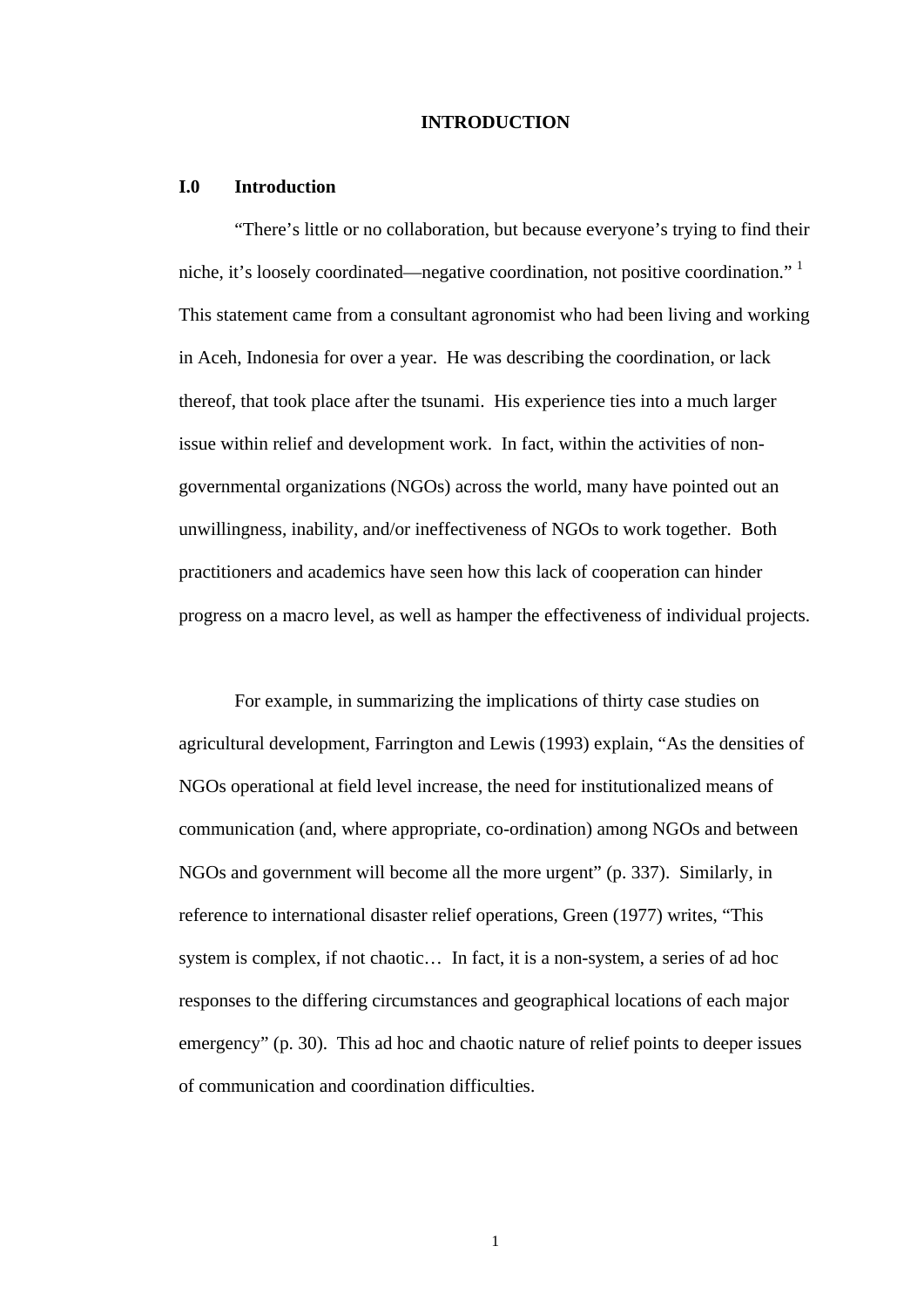Even those directly involved with relief and development make similar observations. For example, Oxfam, the well-known British NGO published its perspective on coordination. The *Oxfam Handbook* reads, "It [an Oxfam-funded research project] proposes inter-agency co-ordination and collaboration based on the idea of principled pragmatism" (Eade & Williams, 1995, p. 866). The *Handbook* goes on to explain Oxfam's value on working with other organizations, while pointing out the difficulties involved.

This concept of "principled pragmatism" is largely the focus of this project. Here, I take it to mean, quite simply, that the overall development effort is more effective if all the players work together. The question is: is this true? If it is, and coordination really is central to development, how does coordination become a reality instead of just a principle? This project is designed to dig into these issues. Looking through some of the theories communication scholars have developed, the aim is to get a clear understanding of what the collaboration looks like in a specific situation. The next step is to understand the effectiveness or lack thereof that results from those collaboration efforts. Finally, if possible, the hope is to uncover principles that address and overcome the difficulties involved.

Before this project became a formal project, it evolved into its current form. It all started with a desire to address community development through the context of communication studies. That desire progressed into informal discussions with a number of practitioners, largely people working at the field level of development organizations. In asking about the core communication issues within development work, interactions among NGOs arose as not only a key issue, but also one of

 $\overline{2}$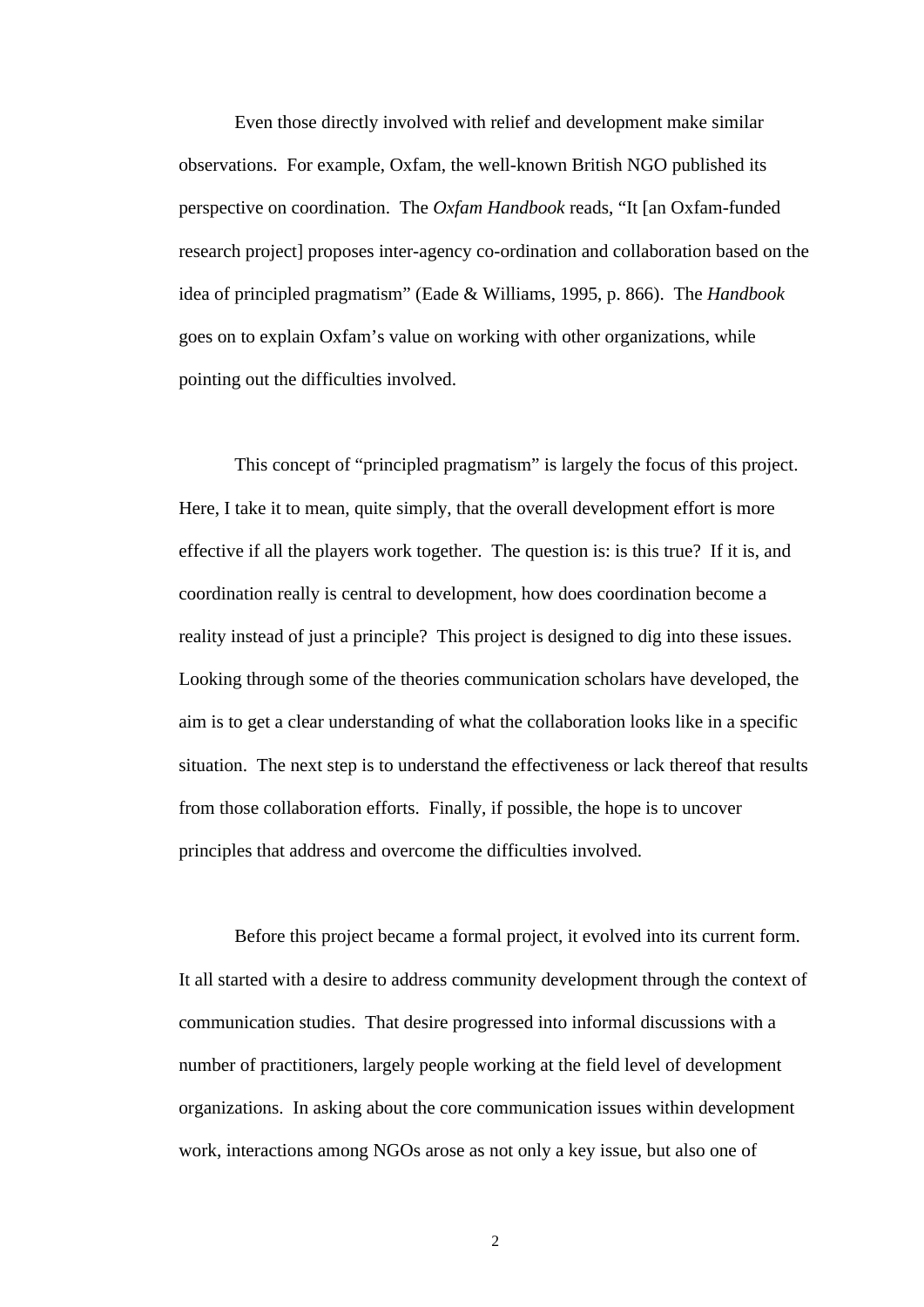experienced difficulty. Looking at NGO interactions was intriguing because it was essentially a study of interorganizational communication, a field of communication that scholars have been looking into recently. As a result, the focus of the project emerged, and the conceptual framework took shape.

During that process, I made the decision to use an anthropological approach. In essence, I would collect data on these NGO interactions through becoming a participant observer. This research would lead to a case study centered in Banda Aceh, Nanggroe Aceh Darussalam, Indonesia. That meant completing on-theground fieldwork, studying the organizations involved in the relief, reconstruction, and long-term development of Aceh. Moreover, based on the conceptual framework, it meant looking at the structures of collaboration in place. This sort of qualitative research largely relied on conducting interviews, attending meetings, and making observations. With that experience and information, an understanding of coordination within this context would become possible.

### **I.1 Research Questions**

With a qualitative methodology chosen, the core research questions finally took shape. The primary questions include: What is the relationship between interorganizational collaboration and overall effectiveness?What are the strengths and weaknesses of a hierarchical approach versus a self-organizing systems approach to interorganizational collaboration among development NGOs?

This second question asks about a concept that came out during a pilot study for this project. Some see collaboration as an official meeting or a specific task that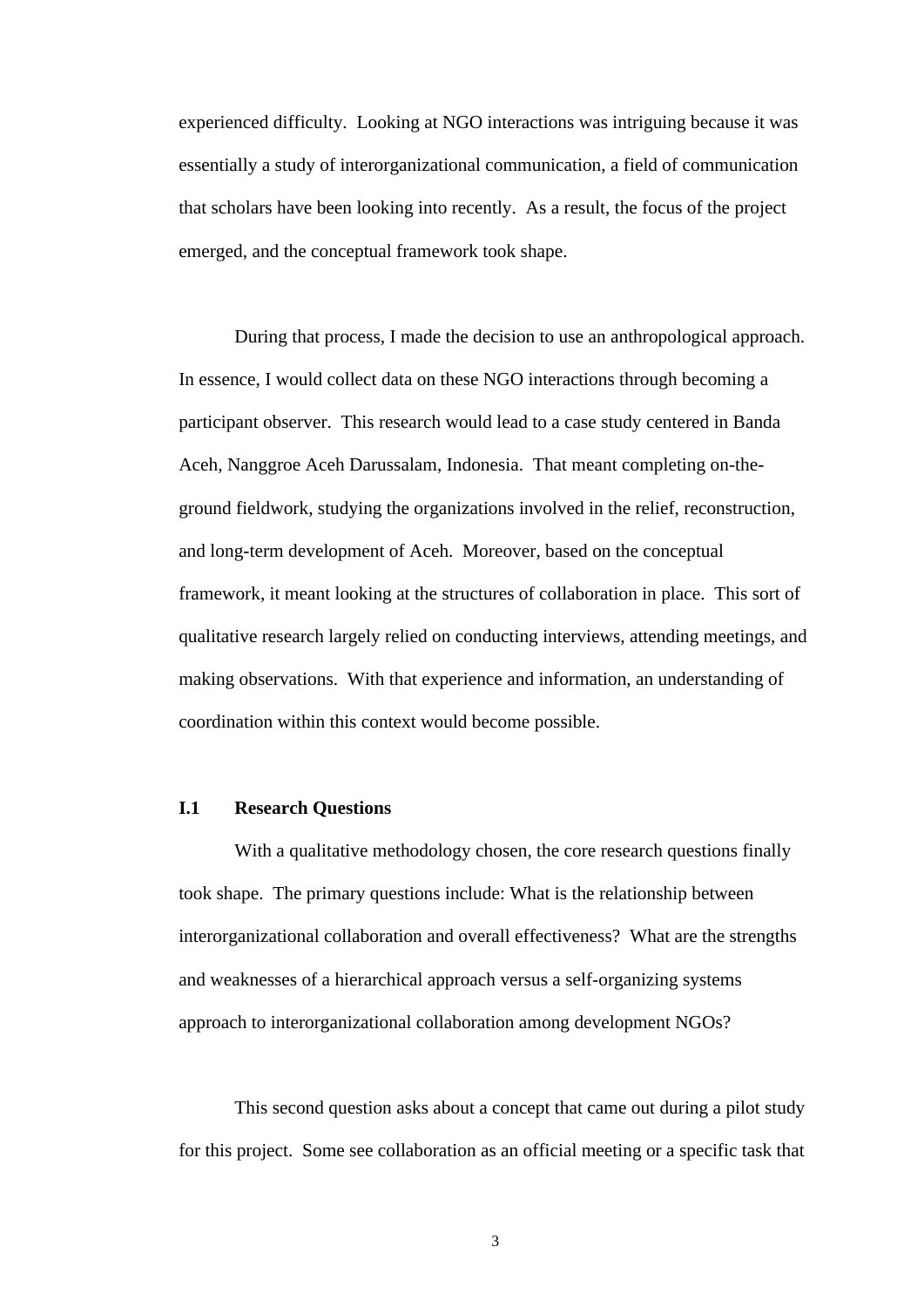an authority carries out. Others see collaboration as utilizing a series of informal networks. While the explanation of self-organizing systems will be filled out in chapter two, it is important to note that a continuum of collaboration structures exist. On one end lies enforced, formal collaboration, while informal, network-based collaboration lies on the other end. For the purposes of this project, even informal networks are identified as structures, just on the opposite end of the spectrum than official or formal structures.

### **I.2 Objectives**

To answer these questions, there are six objectives: (1) To document NGO perceptions toward the effect of NGO collaboration on overall effectiveness. (2) To document NGO experience with various types of interorganizational communication. (3) To document the perceived successes and failures of NGO collaboration by NGOs themselves. (4) To document the specific development context in Banda Aceh, Indonesia and its implications on the first three objectives. (5)To assess how the various types of interorganizational communication used is related to the perceived success and/or failure of collaboration. (6) To identify potentially effective forms of interorganizational communication, and how to implement them.

The first objective, to document NGO perceptions toward the effect of NGO collaboration on overall effectiveness, essentially asks NGOs to self-evaluate. It is an attempt to answer the first research question, by relying on individuals directly involved in the collaboration efforts. Certainly, a large-scale study could be completed to answer this question in a more quantitative sense, but to narrow the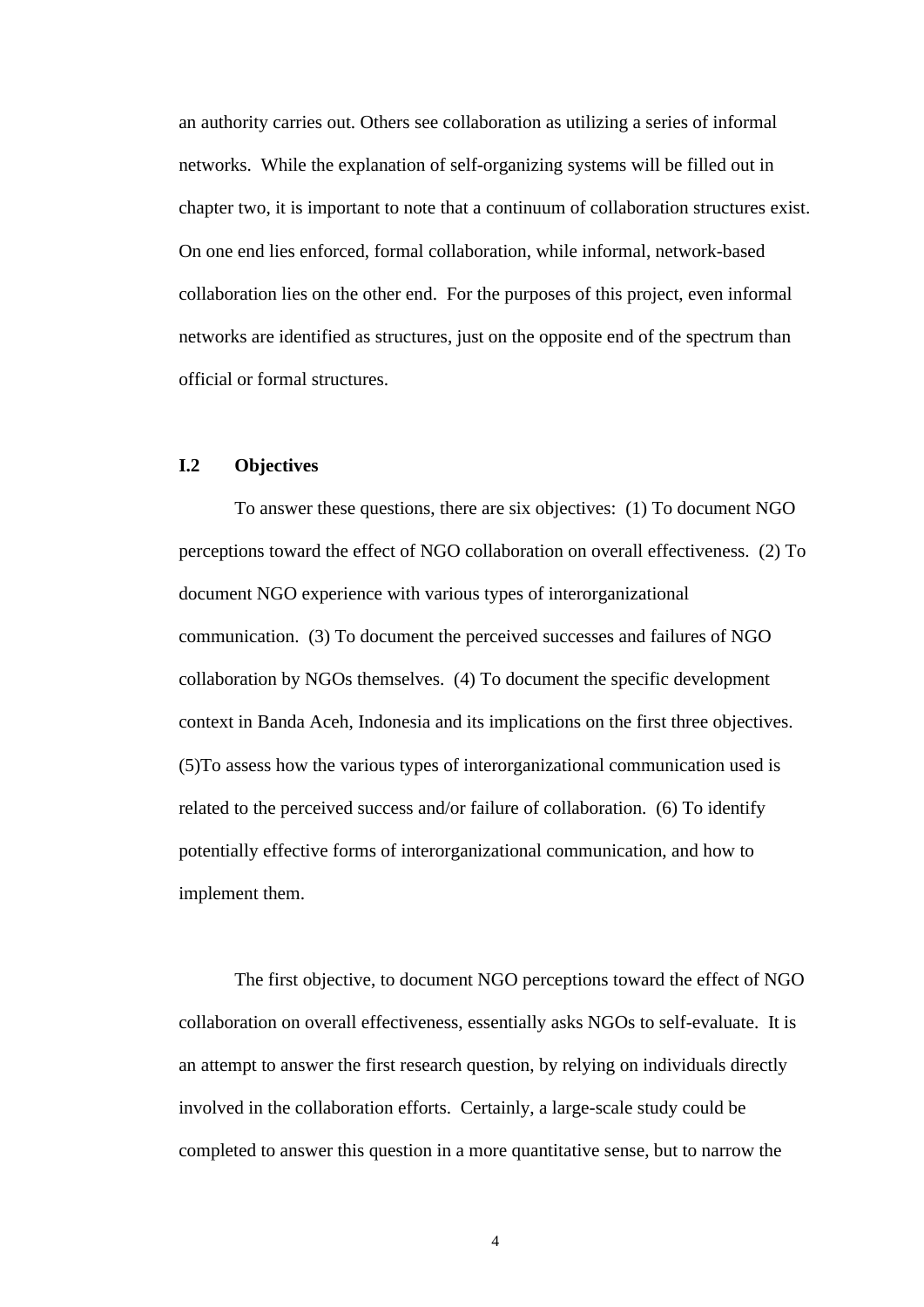scope into a masters thesis, self-evaluation was felt to be sufficient. Moreover, with the help of external reports and the brutal honesty of some "off the record" interviews, this question could still be addressed in a meaningful manner.

The second objective, to document NGO experience with various types of interorganizational communication, is really the meat of the study. To be able to do any evaluation, it is essential to first understand what sorts of collaboration are going on. With the opportunity to experience most of these forms first hand, a nearly complete understanding of how organizations collaborate is possible.

The third objective, to document the perceived successes and failures of NGO collaboration by NGOs themselves, is again asking NGOs to self-reflect. They are better able than most to understand which efforts have worked and which have failed. Many interviews turned up stories that illuminated what sorts of collaboration efforts have been worthwhile, and vice versa. This identification of past success and failures provides the background for the analysis.

The fourth objective, to document the specific development context in Banda Aceh, Indonesia and its implications on the first three objectives, means compiling data on the location of the case study. Filling in the background for a case study location is important in any situation; however, development work is so dependent on its context that collecting background information is particularly important for this project. Moreover, understanding the situation at large helps to verify information from informants and evaluate the situation in terms of larger development principles.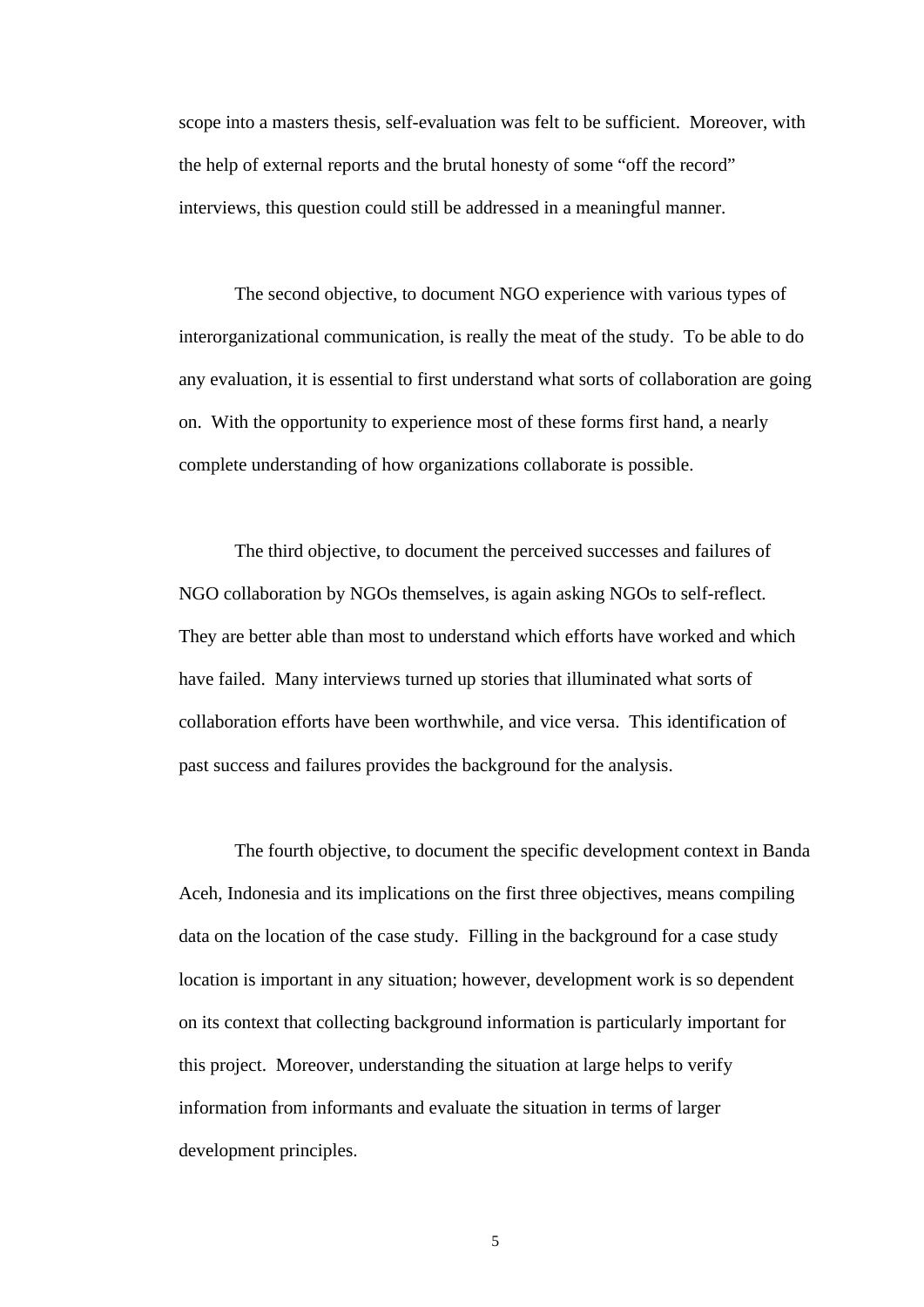The fifth objective, to assess how the various types of interorganizational communication used is related to the perceived success and/or failure of collaboration, is essentially the analysis that ties the second and third objectives together. It looks at how the types of collaboration relate to the perceived successes and failures. Again, this objective relies heavily on the informants, and it allows for a critical analysis of these types of collaboration.

Finally, the sixth objective, to identify potentially effective forms of interorganizational communication, and how to implement them, starts to answer the questions of "so what" and "where to go from here." It means taking the analysis from objective five and turning it back towards the situation in Aceh, as well as other development contexts. There is need for caution here, as the results of one case study cannot be over-generalized; however, the principles uncovered here may well be helpful or beneficial.

### **I.3 Limitations**

As may be evident from this description of the objectives, there are a number of limitations to this study. The first limitation is in relation to scope. Even in choosing one city for a case study, there are still an overwhelming number of organizations involved and many different types of projects and approaches. For the scope of a masters project undertaken by only one researcher, a focus on the entire set of organizations involved simply is not feasible. Issues of narrowing the sample size, as discussed in the chapter three, certainly limit the study. Furthermore, the sample is not a random sample, and the location of this case study has been exceptional because of the history of conflict and the enormity of the disaster it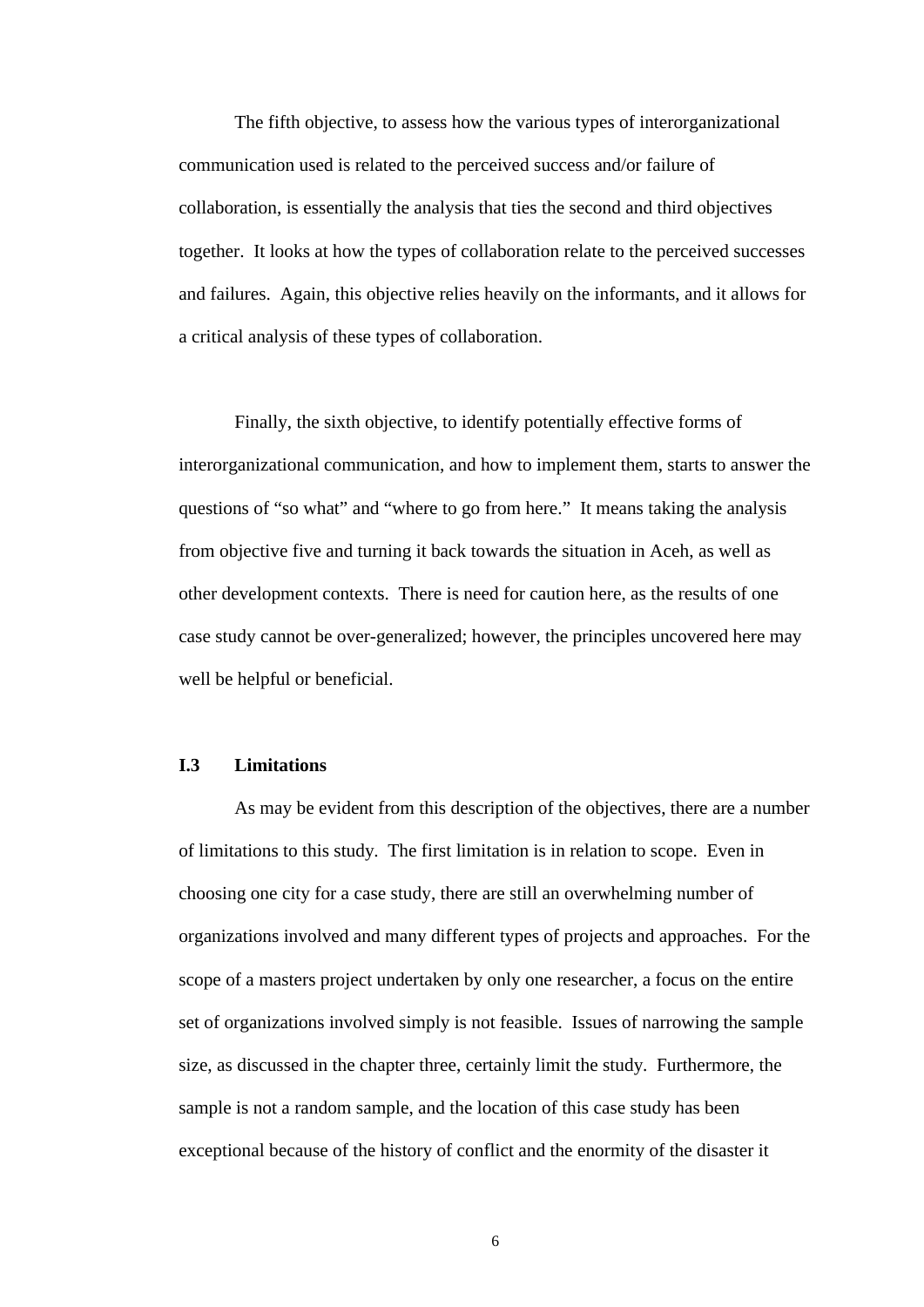experienced. In essence, the same reasons that make it a useful and insightful case study are also limitations of the study.

One of the most significant limitations and challenges from the beginning was gaining access to the appropriate individuals, organizations, and meetings. Because the research did not begin with connections already established in Aceh or in the development world, I had to begin from nothing. Ultimately, the results I found are based on the contacts established during the research, which of course ties into the results themselves. The process of establishing those contacts and a description of the validity of the respondents can be found in chapter three.

There are additional limitations because of my personal background. First of all, being Caucasian in Indonesia makes me stand out. Being white in a non-white context comes along with certain hierarchy, trust issues, and historical colorings. In addition, my limited use of the Indonesian and Acehnese languages made interacting with local communities and local NGOs a challenge. Essentially, the research had to be shaped around both of these limitations, although experiencing these particular issues personally did aid in understanding the experience of foreign NGO employees.

Moreover, fairly limited academic research has been published on interorganizational communication. As a result, this project had a limited amount of background material to start with. Developing the theoretical framework necessitated utilizing theories and frameworks from other disciplines. Certainly, if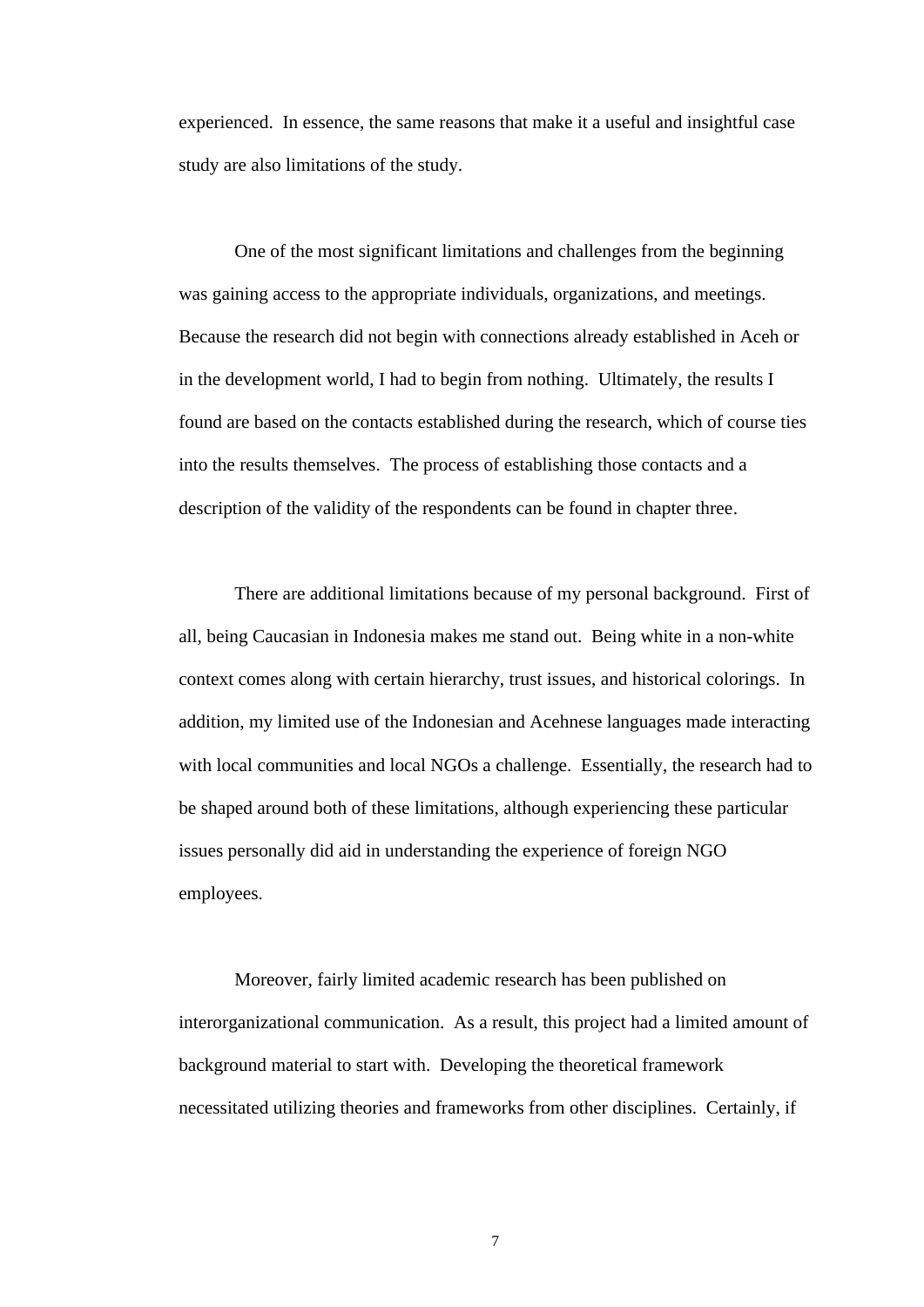interorganizational communication continues to grow, the limited amount of background material will not be a limitation in the future.

### **I.4 Motivating Factors**

Nonetheless, there were many reasons why I saw this project as a worthwhile pursuit. As described above, collaboration among NGOs is an issue both academics and practitioners have highlighted. Even while I was conducting research, numerous NGO and government staff requested my results. It became clear that interactions with other agencies are real and important issues for many NGOs.

In addition, only a small amount of research has been completed on the topic. Interorganizational communication is only beginning as a field of study, and additional research on related topics can contribute by providing theories and frameworks to better understand the issues involved. Potentially, projects such as this one will help bring about more of a focus on this sub-field.

Also, this project's practicality is worthwhile to note. Every year, billions of dollars are spent in the name of relief and development. Specifically in the case of Aceh, a significant proportion of funding was wasted, according to interviews with senior representatives of multiple large NGOs. This waste, while a product of many factors, is related to the collaboration, or the lack thereof. The Oxfam concept of "principled pragmatism" could affect how much aid money is wasted.

Finally, and potentially most importantly, collaboration ties in to larger development principles. The very organizations involved in development—despite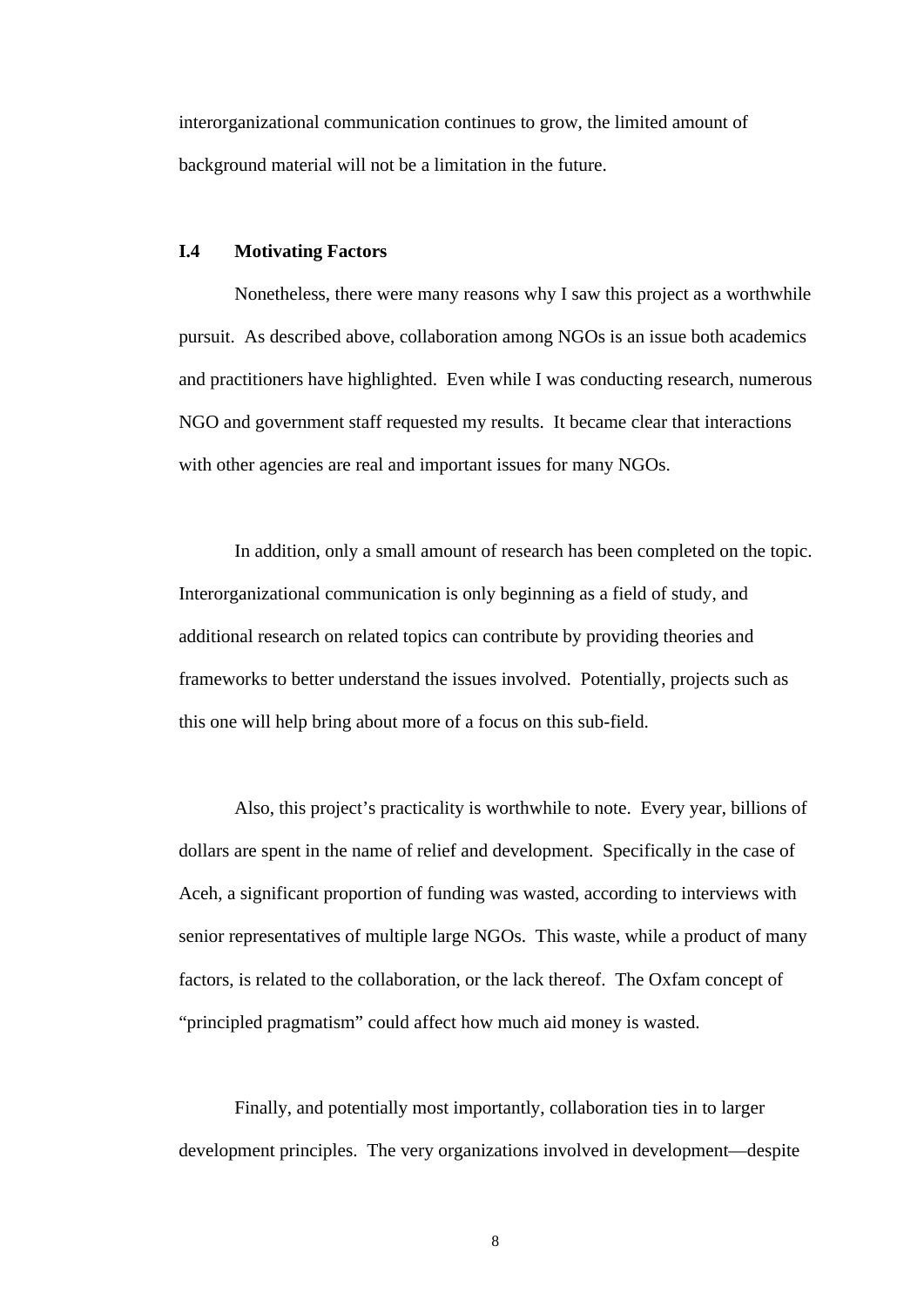having many different mandates and understandings of development—are the very organizations that do or do not collaborate. A development project does not happen in a vacuum, no matter what its goals happen to be. Moreover, some see coordination itself as a development principle, and the ways organizations interact relate to the cumulative effect of the organizations at the community level.

#### **I.5 Chapter Overview**

Motivated by these arguments and guided by these questions, this project is divided into five chapters. The first chapter contains a literature review, outlining the development and communication theories on which this project is based. The second chapter includes a brief description of Aceh, Indonesia, including its history and conflict, as well as the tsunami and its implications. The third chapter describes the methodology utilized in carrying out this research. The fourth chapter contains the findings and analysis of this research, and the fifth chapter summarizes and concludes the project.

<sup>&</sup>lt;sup>1</sup> From an interview on 16 November 2006. The respondent was male, Canadian, and working for an international organization.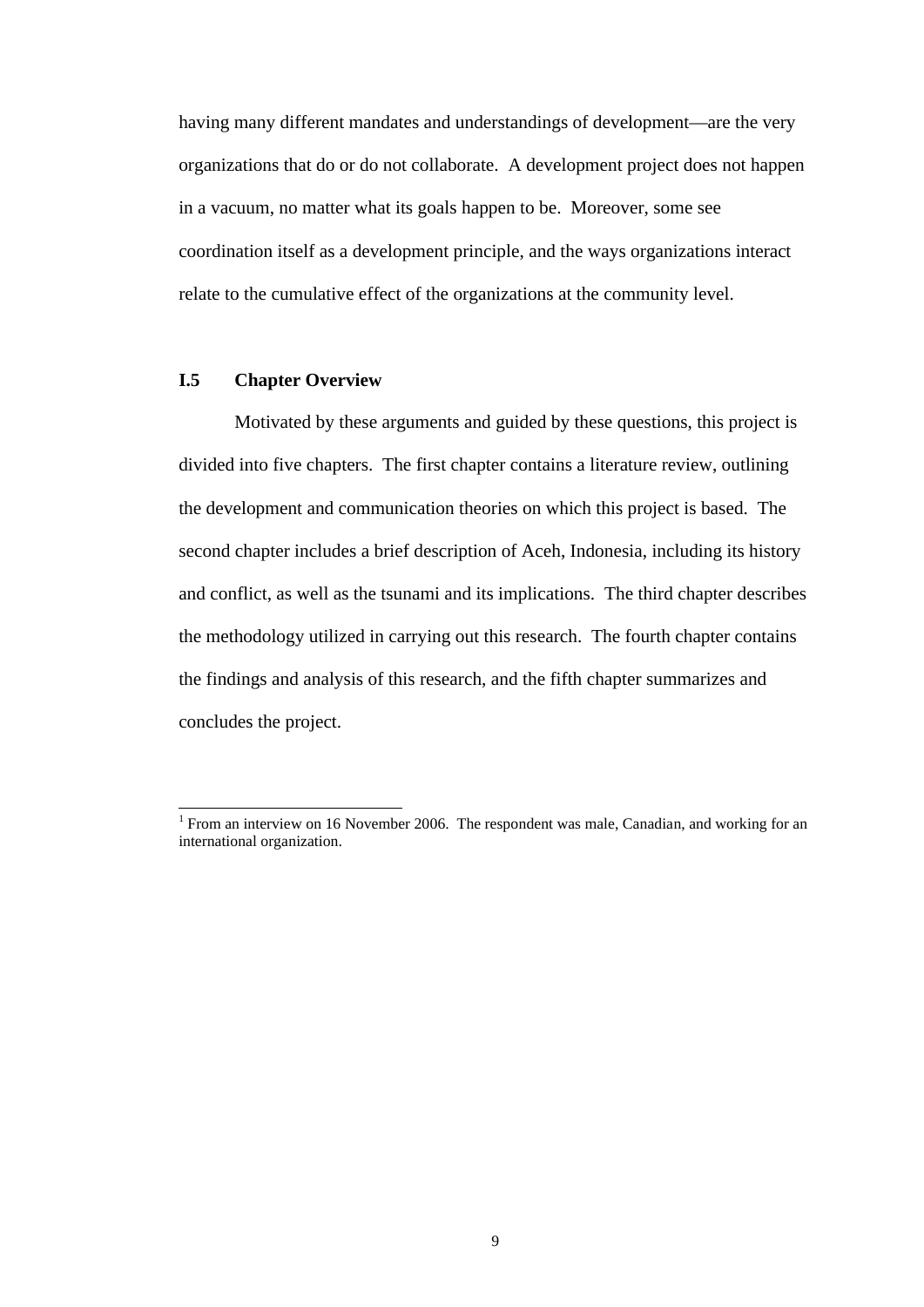### **CHAPTER 1 THE STORY OF ACEH**

#### **1.1 Introduction**

Aceh, Indonesia has a unique and rich history. Looking back many years, its story is one of prominence in world trade, leading to great wealth, while at the same time, its story is one of the struggle against colonialism. More recently the history of Aceh has been intertwined with the fight for autonomy, otherwise identified as insurrection, depending on which side is telling the story. Even more recently, Aceh became world famous because of the tsunami that focused its destruction on Aceh's shores. All of these elements are significant, having shaped not only the people but also Aceh itself. This location and its people are the context for this particular project; therefore, Aceh's general makeup, the history of the conflict, and the story of the tsunami are all necessary background topics.

Nanggroe Aceh Darussalam, hereafter referred to as Aceh, is the northernmost state on the Indonesian island of Sumatra (see Plate 1.1). As of a 2005 census, Aceh's population is 4,031,589. Just over 50%, or 2,025,826, of its inhabitants are female. The highest concentration of the population is located in five of the twenty-one districts. These districts—Aceh Utara, Pidie, Bireun, Aceh Timur, and Aceh Besar—are located along the eastern coast and contain 47.7% of the overall population (Badan Pusat Statistik, 2005, p. 17).

According to Reid (2006b), 80% of Aceh's population is ethnically Acehnese. Being Acehnese, however, is primarily associated with language and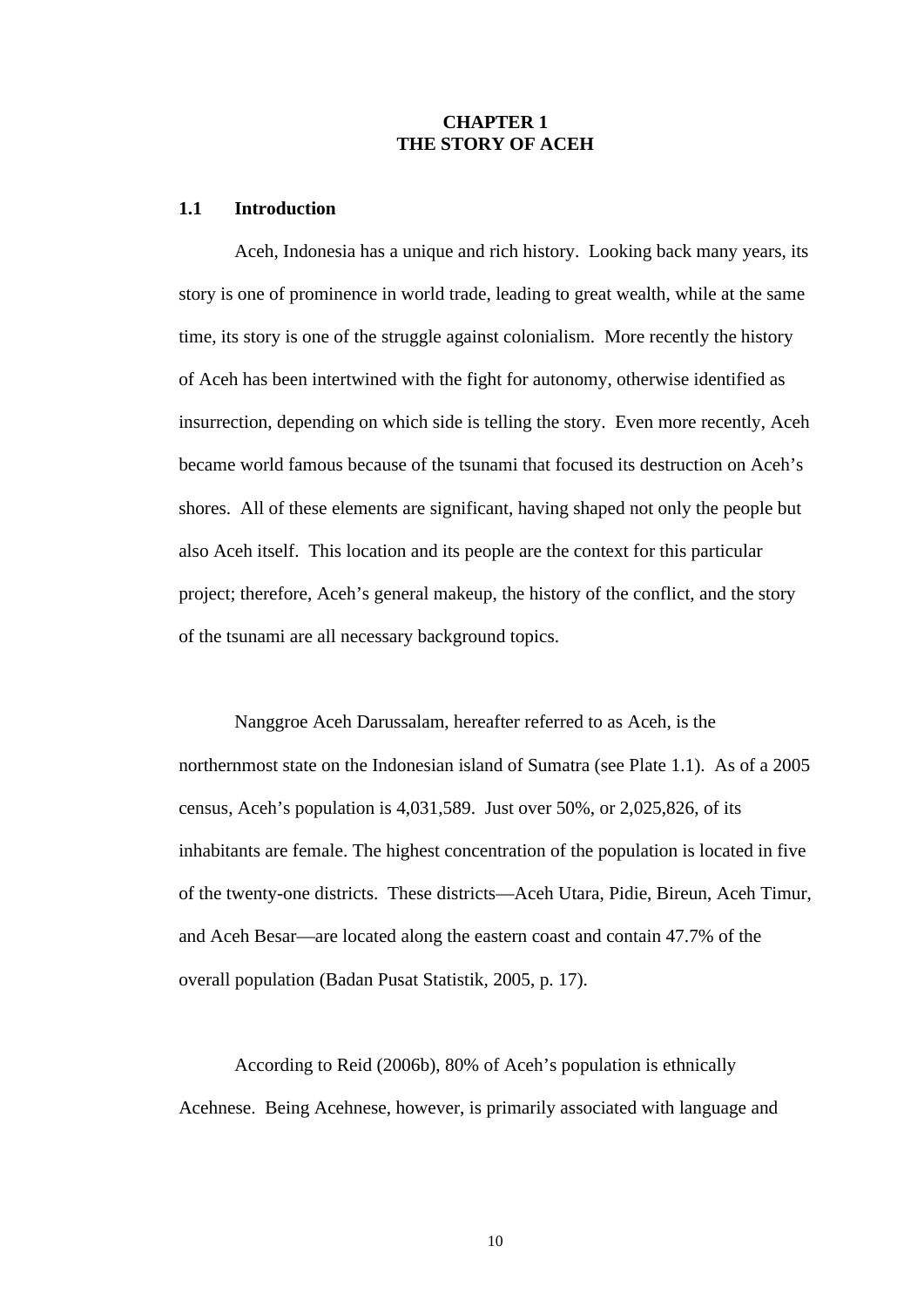

Figure 1.1: Map of Indonesia and Aceh (Eye on Aceh, 2006)

shared history, as the people are physically diverse. This diversity results from an ethnic combination of Austronesians, immigrants from southern India, as well as the Arab world and Turkey. Besides the Acehnese, an additional 7% of Aceh's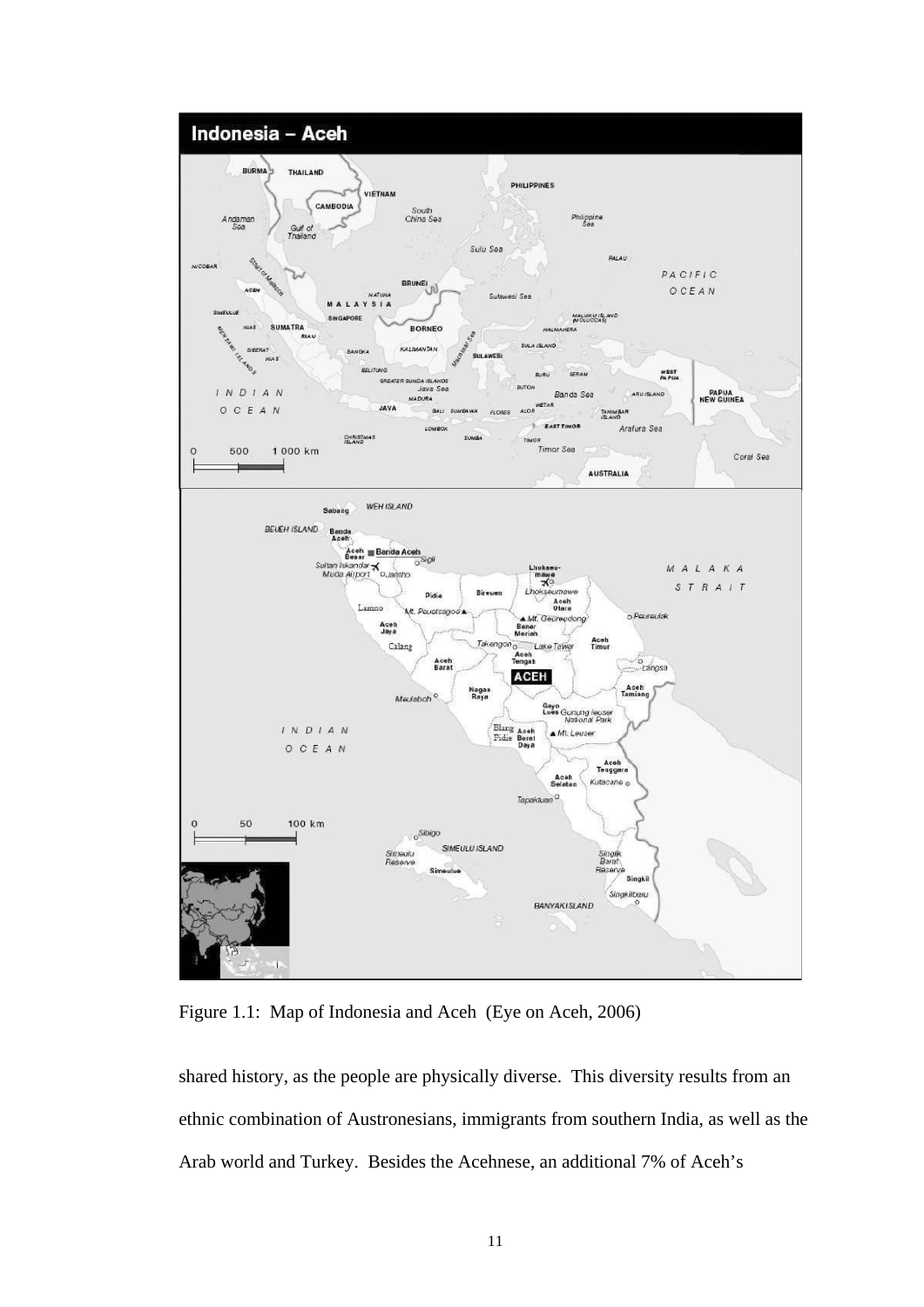population is ethnically Javanese, and a further 5% is an indigenous minority, the Gayo people. The national language is the Indonesian language, largely based on the *lingua franca* of the region, which predates the state of Indonesia considerably. Acehnese people speak Acehnese, a Malayo-Polynesian language, with various dialects, varying by location within Aceh. The Gayo people also have their own language, which resembles Karo-Batak (Reid, 2006b).

According to a report by the United Nations Office of Recovery Coordinator (2007), about 77% of Aceh's population currently lives in rural areas. In addition, about 50% live under the poverty line, which is only set at 180,000 Indonesian Rupiah per month. In terms of occupation, 57% of the population works in agriculture, and an additional 14% in trade. The vast majority of Acehnese are literate, and almost 98% of elementary schoolchildren are enrolled in school. The area is prone to malaria and dengue fever, and only 50% of the population has been given common immunizations (United Nations Office of Recovery Coordinator, 2007).

Although Aceh has been the subject of a limited amount of research (Reid, 2006b), some information about its traditional social structure is available. According to Siegel (1969), "Atjeh was not a society bifurcated into Islamic and customary elements, but one divided into four groups—*uleebelang* [traditional chieftain]*, ulama* [religious scholar]*,* peasants, and the sultan and his group—each of which has its own view of the nature of Islam and *adat* [custom]" (p. 11). The role of the chieftains largely tied into export and trade, while the sultans' power relied on their control of trade. Entrance into both of these social groups primarily followed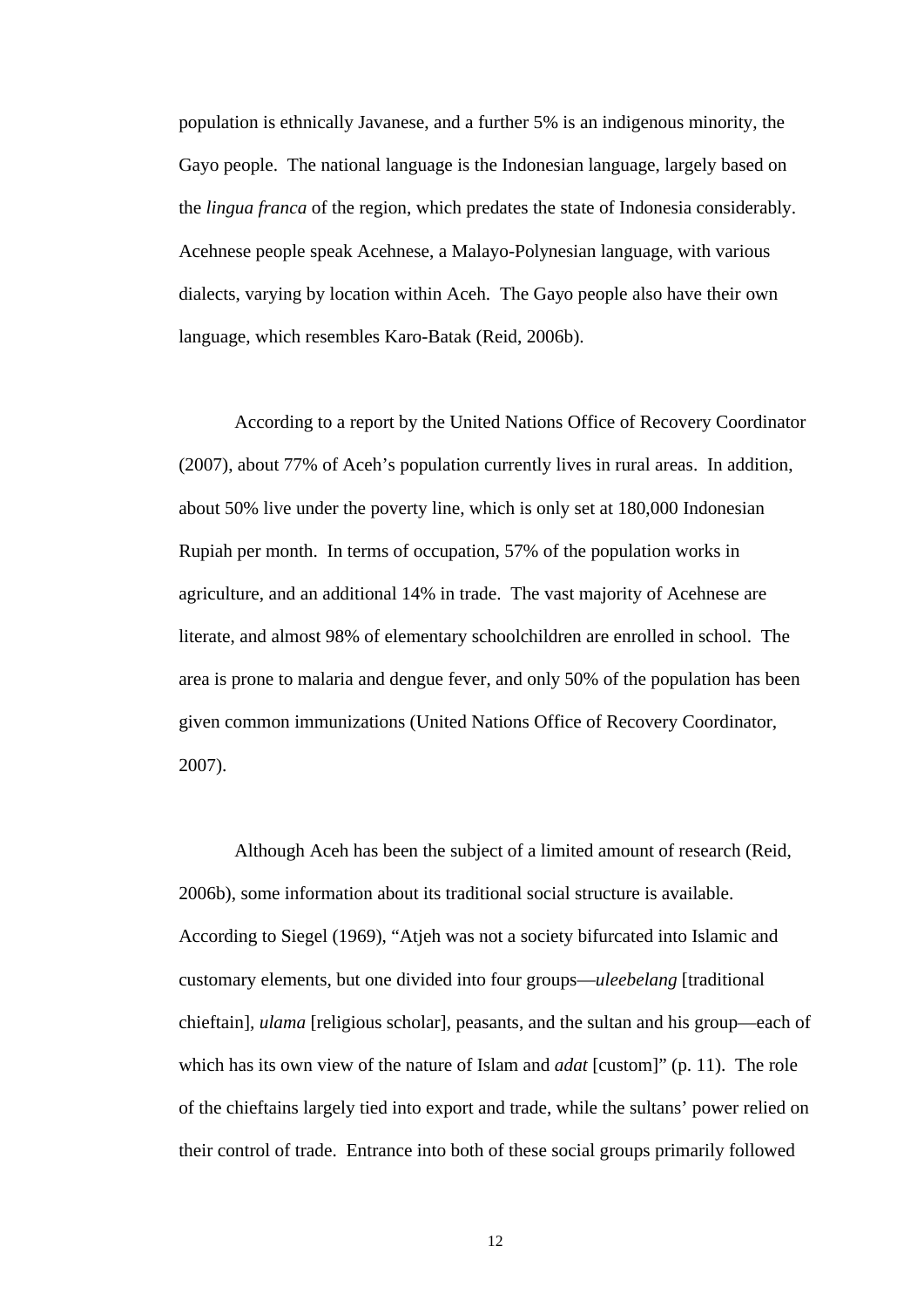blood lines. Religious scholars were the exception, as they could leave behind their status by studying at religious schools. These four groups "existed side by side not because of an overriding conception of a whole, but because the real connections between them were minimal" (Siegel, 1969, p. 253).

Class distinctions continue to divide Acehnese society. Particularly among women, Siapno (2002) describes that, "class differences were especially evident and immediately noticeable in term of demeanor, entitlement to speak and to take up space, clothes markers and sartorial style of dress" (p. 170). These class differences are particularly obvious between those with access to oil revenue and those without. Similarly, there are significant distinctions in the society between the rural and urban populations. For example, access to education, media, and the press is more common for the urban population than the rural. As a result, political influences and religious understandings vary significantly between the two groups. (Siapno, 2002).

In addition, Siapno (2002) analyzes gender issues in Aceh. She points out the striking fact that during the seventeenth century, Aceh was ruled by a succession of four females. Likewise, a variety of Acehnese women are celebrated as heroines for the noteworthy roles they played in the fight against colonialism. Overall, Siapno (2002) argues that Acehnese society is fairly egalitarian. Females traditionally have priority in inheritance rights, and polygamy is frowned upon. Women often own the land, homes, and even many rice fields. According to Tanner (1974), "The women stay in the village, control the subsistence economy, and manage their households. …[They] are respected in the village at large, and take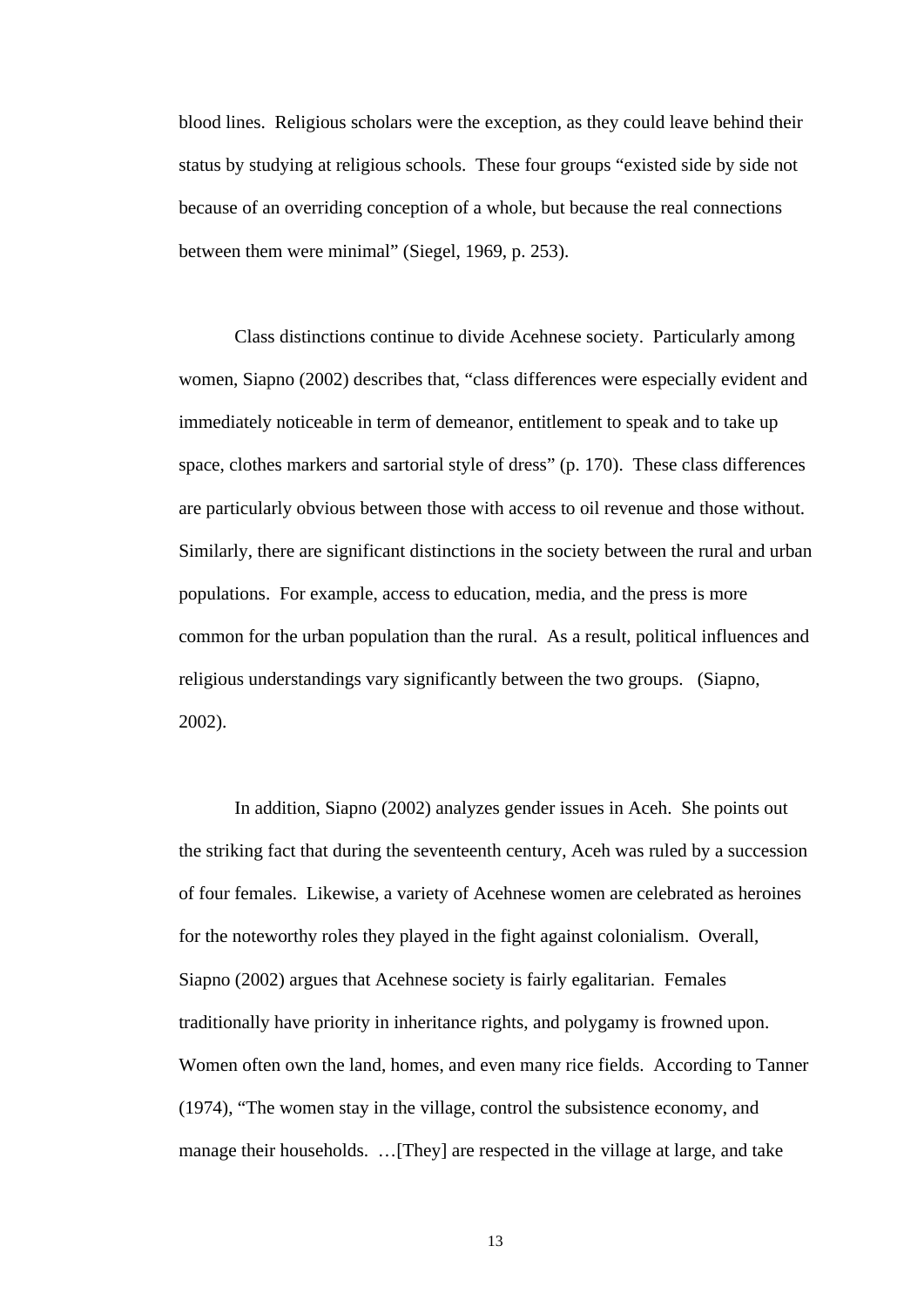care of most family affairs" (p. 139). The traditional role of men in the family, on the other hand, is more peripheral. They bring financial contributions, but often act like guests in the home, only occasionally returning to their families (Siegel, 1969).

#### **1.1 Historical Overview**

Aceh and its population cannot be well understood without a grasp of its religion and the historical significance it plays in Acehnese identity. In fact, very little is known about Aceh before Sultan Ali Mughayat Syah (d. 1530), who is said to have been the first of Aceh's rulers and the first to accept and enforce Islam (Reid, 2006b). Since the 1500s, Islam has been an important part of the history of Aceh. Particularly during the sixteenth and seventeenth centuries, Aceh utilized and adapted Islamic concepts and systems from India and the Arab world, even passing them along to other parts of South-East Asia. Islamic law became central under Sultan Iskandar Muda (d. 1636) and Islamic literature and religious schools developed, even as many mosques were built. Aceh developed a reputation for Islamic scholarship, and as its wealth and prominence increased, Aceh became known as the verandah of Mecca (Riddell, 2006).

It was more than just religion, however, that caused Aceh to become the verandah of Mecca. In fact, Aceh's military conquests began at least in the 1520s, as the Sultan began to attack surrounding cities in Sumatra. Within the next 100 years, Aceh attacked Melaka, Perak, and Johor on the Malay Peninsula, creating an empire and vassals of its own (Riddell, 2006). For the next two and a half centuries, Aceh held its own financially and territorially. It was one of the two most important ports in Southeast Asia, and it produced some of the most sought after resources in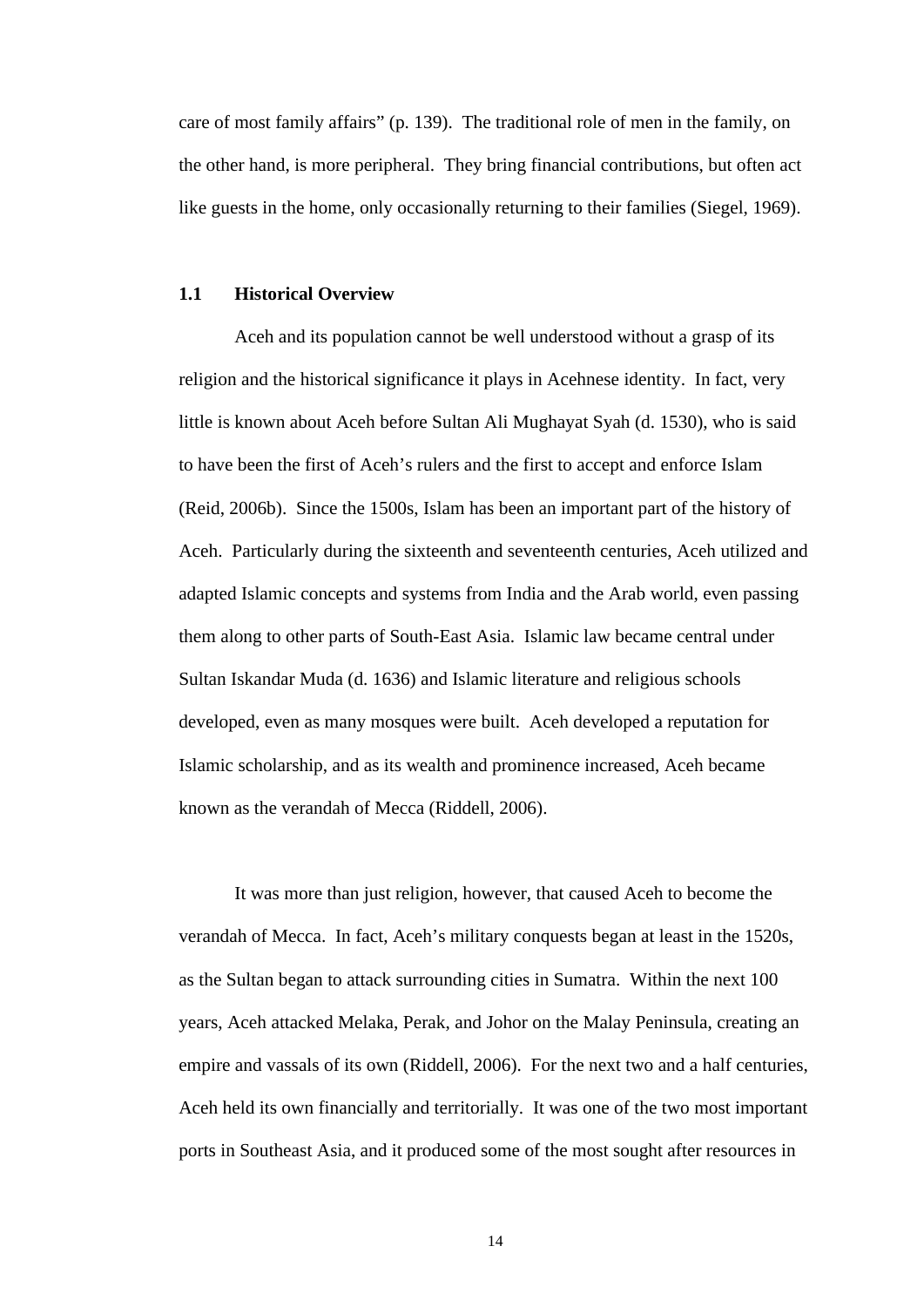the world. During this time, it coexisted with European, Indian, and Arabian powers, and even signed a treaty with the East India Company in 1819 (Hing, 2006). Eventually, however, Acehnese sultans would encounter colonialism, which would lead to the downfall of this golden age of Acehnese history.

The significance of European influence in Aceh is critical in understanding the conflict that has shaped Aceh since colonial times. More specifically, a difference in opinion exists about whether or not Aceh was ever under Dutch authority. According to Askandar (2005), the Anglo-Dutch treaty was signed in 1824, assigning all of Sumatra, including Aceh, to Dutch rule. Reid (2006a), however, points out that as its name indicates, this was a treaty between the British and Dutch, excluding signatures of the Acehnese. In addition, five years earlier, the Britain-Aceh treaty promised British support to the Acehnese Sultan. In essence, these two treaties could not co-exist, which meant that a secret exchange of notes was necessary. Finally, in 1871, the British agreed to abandon its protection of Aceh, and Aceh unsuccessfully sought other allies (Reid, 2006a).

In 1873, the Dutch invaded Aceh, which turned into a bitter and drawn-out war. Aspinall (2005) argues that over the next thirty years, Aceh became the setting for the bloodiest of all Dutch expansion efforts in Southeast Asia. According to Alfian (2006), this war against the Dutch took on religious undertones, becoming known as the "Infidel War." Acehnese poetic tales promised that, "those who participate in the Holy War will undoubtedly be granted rewards" (p. 111). These rewards include the forgiveness of sins, protection from "doomsday," and "bliss" in the afterlife (Alfian, 2006, pp. 111-112).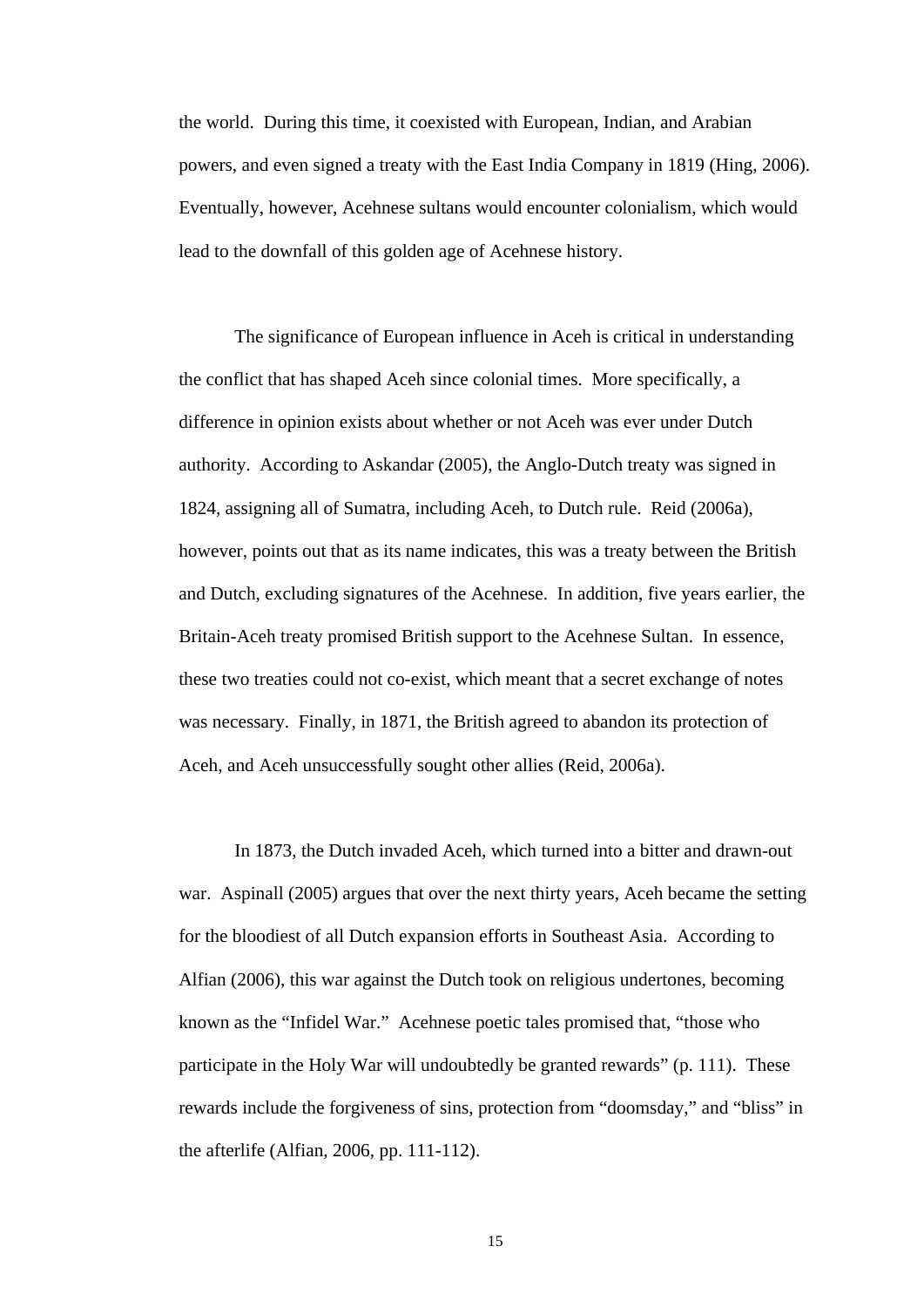In the early 1940s, Japan invaded Southeast Asia. At the beginning of this time period, it was the Acehnese, not the Japanese that drove the Dutch from Aceh. By 1945, Japanese power faded again, and Dutch influence returned to Indonesia (Reid, 2006a). According to Aspinall (2005), Aceh was the only part of Indonesia that the Dutch never attempted to re-enter. Moreover, Reid (2006a) argues that Aceh became a sort of token for Indonesian independence during the last years of Dutch influence. It went through its own social revolution and developed its own leadership and thinking, giving it the ability to contribute to the Indonesian effort for independence (Reid, 2006a).

When Indonesia achieved its independence in 1949, the fighting in Aceh did not reach its end. On the contrary, as soon as 1953, the *Darul Islam*, or Abode of Islam, revolt began. The Abode of Islam revolt was an Acehnese resistance towards the central government of Indonesia (Aspinall, 2005). According to Sulaiman (2006), one of the events that sparked the revolt was Aceh's loss of provincial status in 1951, which made it dependent on the city of Medan and caused significant economic implications. This loss of status sent many of the religious schools and the Shariah Court into financial disorder. At the same time, many traditional chieftains were trying to take back their rice fields and plantations that had been confiscated in an earlier conflict with the militia (Sulaiman, 2006).

As these events escalated and became politicized, leaders began to see the *Darul Islam* revolt as a holy war. After all, the central government of Indonesia had failed to implement Islamic law. For the most part, the *Darul Islam* revolt utilized guerrilla insurgency, focused against the Indonesian army. It lasted for about ten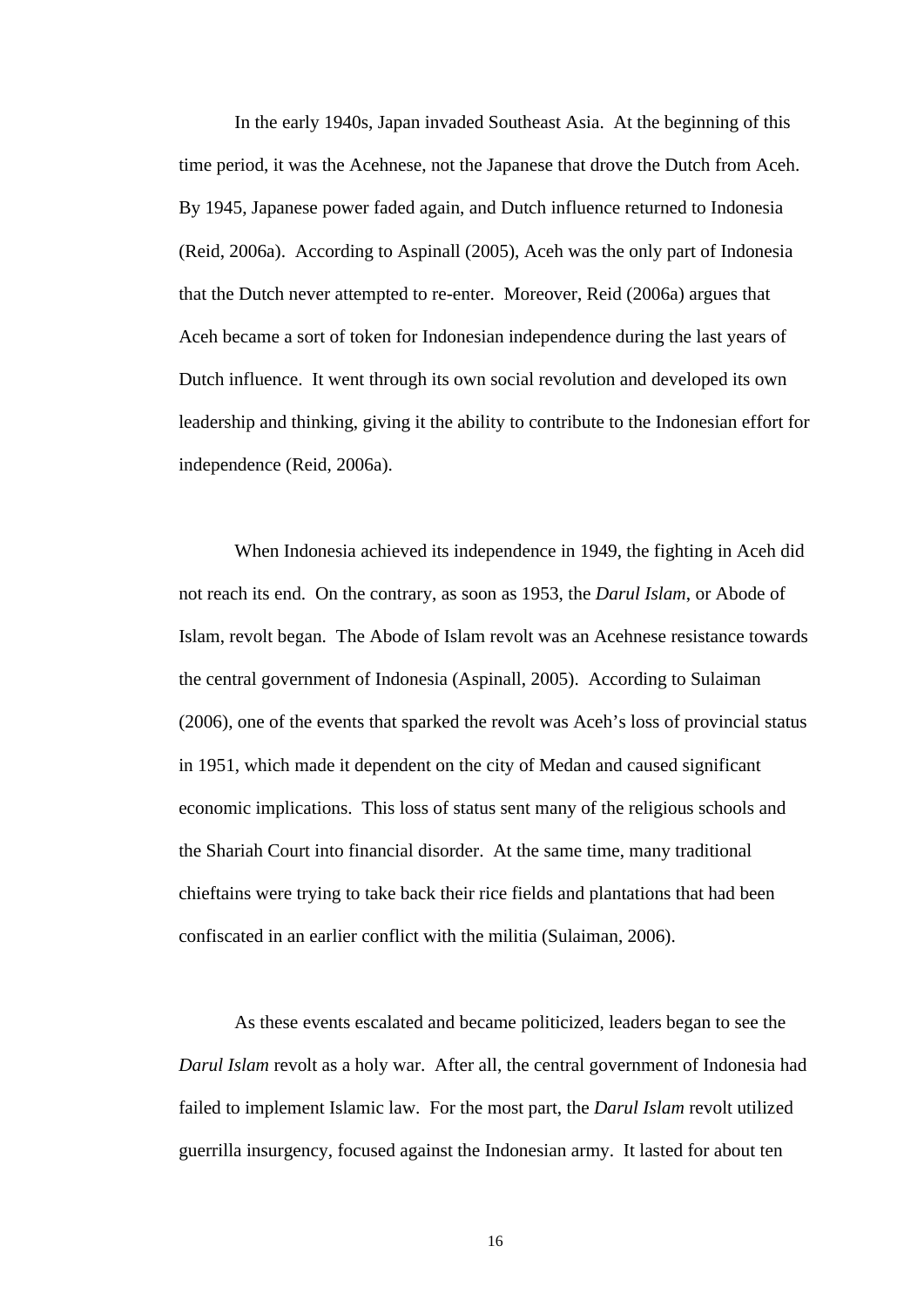years, resulting in Aceh being granted the status of a special territory. Officially, it was given the right to monitor its own affairs in such areas as religion and education (Aspinall, 2006). In reality, however, a disillusionment was forming, only to develop into the next phase of conflict in Aceh.

 In 1976, the first of three phases of *Gerakan Aceh Merdeka*, or the Free Aceh Movement began. *Gerakan Aceh Merdeka*, commonly referred to as GAM, took the next step from the *Darul Islam* revolt by seeking secession from Indonesia at large (Sulaiman, 2006). It was formed by Hasan di Tiro, an Acehnese businessman who had been overseas representing *Darul Islam*. It began small, but grew as time passed. Its three phases included 1976 through 1979, 1989 through 1993, and 1998 through 2005 (Aspinall, 2005).

As is true of many conflict areas, multiple explanations for the secessionist movement exist. Sulaiman (2006) explains that one of the causes of the secessionist movement was the economic and political repression felt by many in Aceh. Aceh was rich in natural resources, such as gas, timber, and fertile soil, yet remained poor and subordinated. At the same time, Alfian (2006) notes that religious ideology ran strong in the movement. Aceh was Islamic, and a Holy War was necessary to keep it that way. Also, Aspinall (2005) points out that Acehnese disillusionment with Jakarta was increasing. The 1970s was when President Suharto was introducing his New Order regime, and many felt Aceh's special territory status was infringed upon (Aspinall, 2005). In effect, secessionist leaders began to see the Indonesian government as yet another colonizer (Alfian, 2006).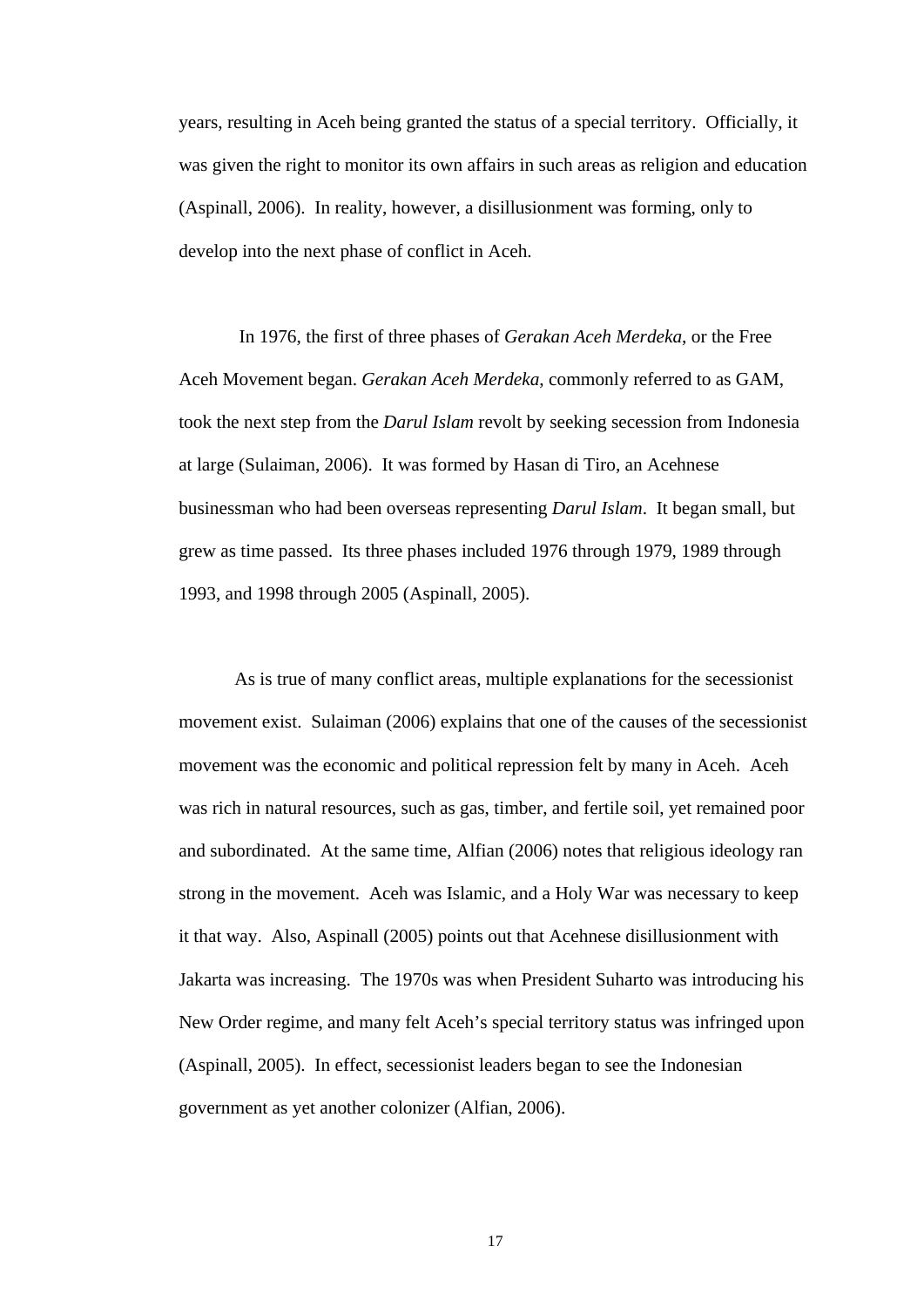Even if they were not initial motivating factors, violence and human rights abuses served to fuel the conflict. According to Aspinall (2005),

Torture, disappearances, rape, the deliberate display of corpses and many other techniques became common. Passive sympathizers as well as active supporters of GAM were affected, and many ordinary villagers also became victims. No one knows precisely how many people were killed, most estimates are in the vicinity of one to two thousand dead. (p. 35)

According to Schulze (2006), the military's use of violence was partly a result of a difficulty in separating GAM members from other Acehnese. Moreover, violence towards civilians was common on both sides of the conflict. Within GAM itself, there was "an increasing criminalization of some of its rank and file as well as the ethnically and politically motivated targeting of civilians" (Schulze, 2006, p. 265). Overall, Aspinall concludes (2005), "Although the military…succeeded in suppressing the movement, they also stored up great resentment in Acehnese society"  $(p. 35)$ .

In 2003, the President of Indonesia declared a state of emergency in Aceh, which meant that martial law was imposed. According to Jemadu (2006), martial law meant the Indonesian military had full responsibility to end the conflict using whatever means necessary. At the same time, the President authorized the martial authority to ban all foreigners and domestic and international NGOs from Aceh. As a result, the violation of human rights and the wrongdoings of soldiers occurred repeatedly during this period (Jemadu, 2006). Despite—and potentially partly as a result of—the free reign of the military, the conflict failed to end.

This history of conflict was the setting for the earthquake and tsunami that would forever leave an imprint on Aceh. The state was in largely in shambles,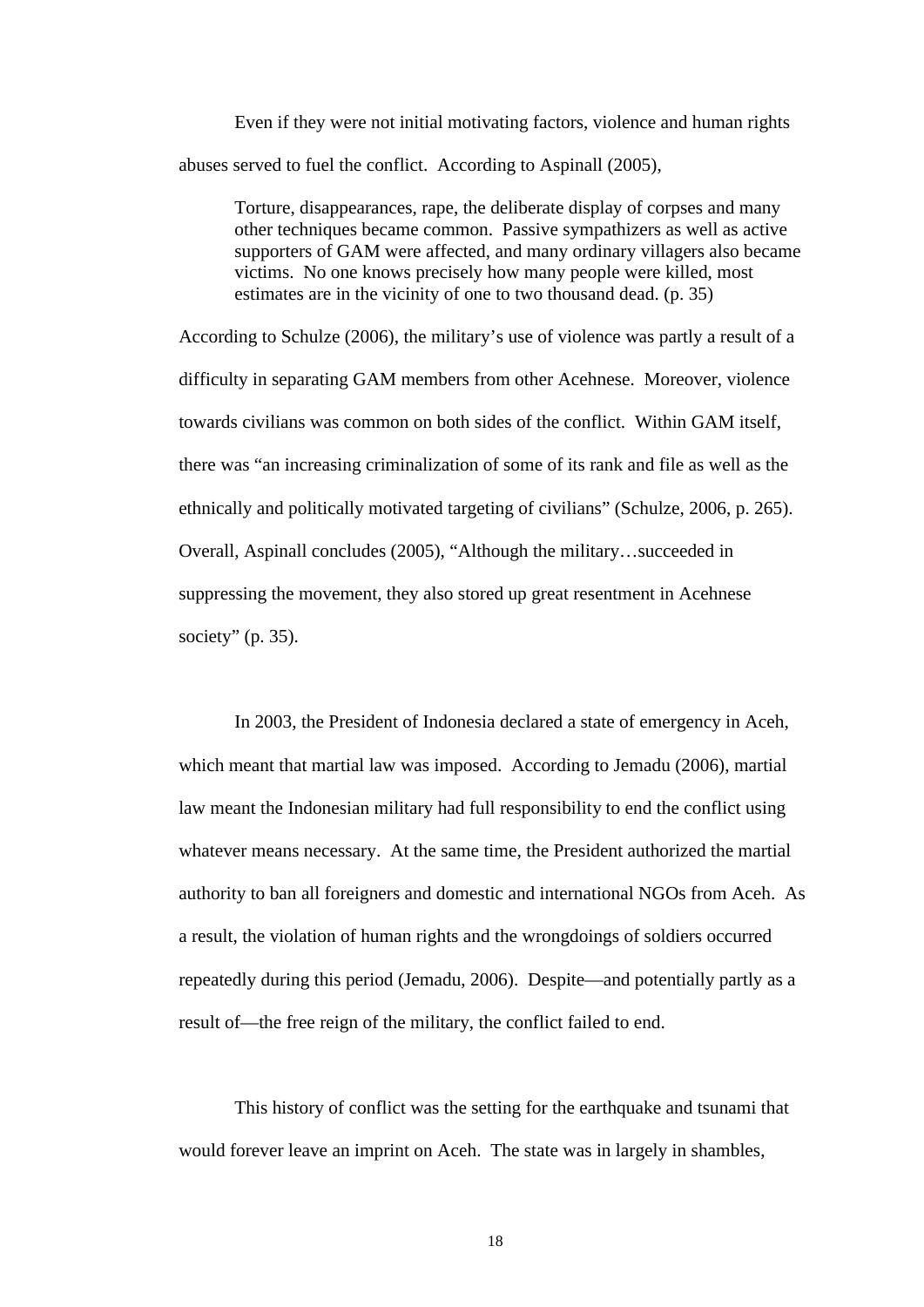destroyed from decades, if not centuries, of war. Especially after nearly two years of martial law, "[A]ll of Aceh was inundated and terrorised" (Nessen, 2006, p. 194). The local government and legal system were severely crippled, and over 600 schools had been burnt down. Over 16,000 children were orphaned and twelve mass graves were left behind. 7,000 documented cases of human rights violations were documented, and many lived in terror (Schulze, 2006). Then, on 26 December 2004, the tsunami struck Aceh.

The tsunami caused immediate changes in the conflict. Both GAM and the Indonesian military had huge losses of life. GAM called for a cease-fire to enable the overwhelming task of collecting corpses. At the same time, the central government lifted its ban on foreigners, so that aid could be brought into the region. Also, the Indonesian military began working on aid distribution, in addition to their operations against GAM. Even though both parties returned to security operations, GAM and the Indonesian government began peace talks in Helsinki, Finland during the early months of 2005 (Miller, 2006).

Finally on 15 August 2005, GAM and the government of Indonesia signed a peace agreement. Both sides gave concessions to the other side, which meant that GAM gave up the quest for an independent Aceh. The Government of Indonesia, on the other hand, granted amnesty to former GAM members, agreed to pull out many of its military forces, and gave Aceh a greater percentage of the proceeds from its natural resources ("Memorandum," 2005).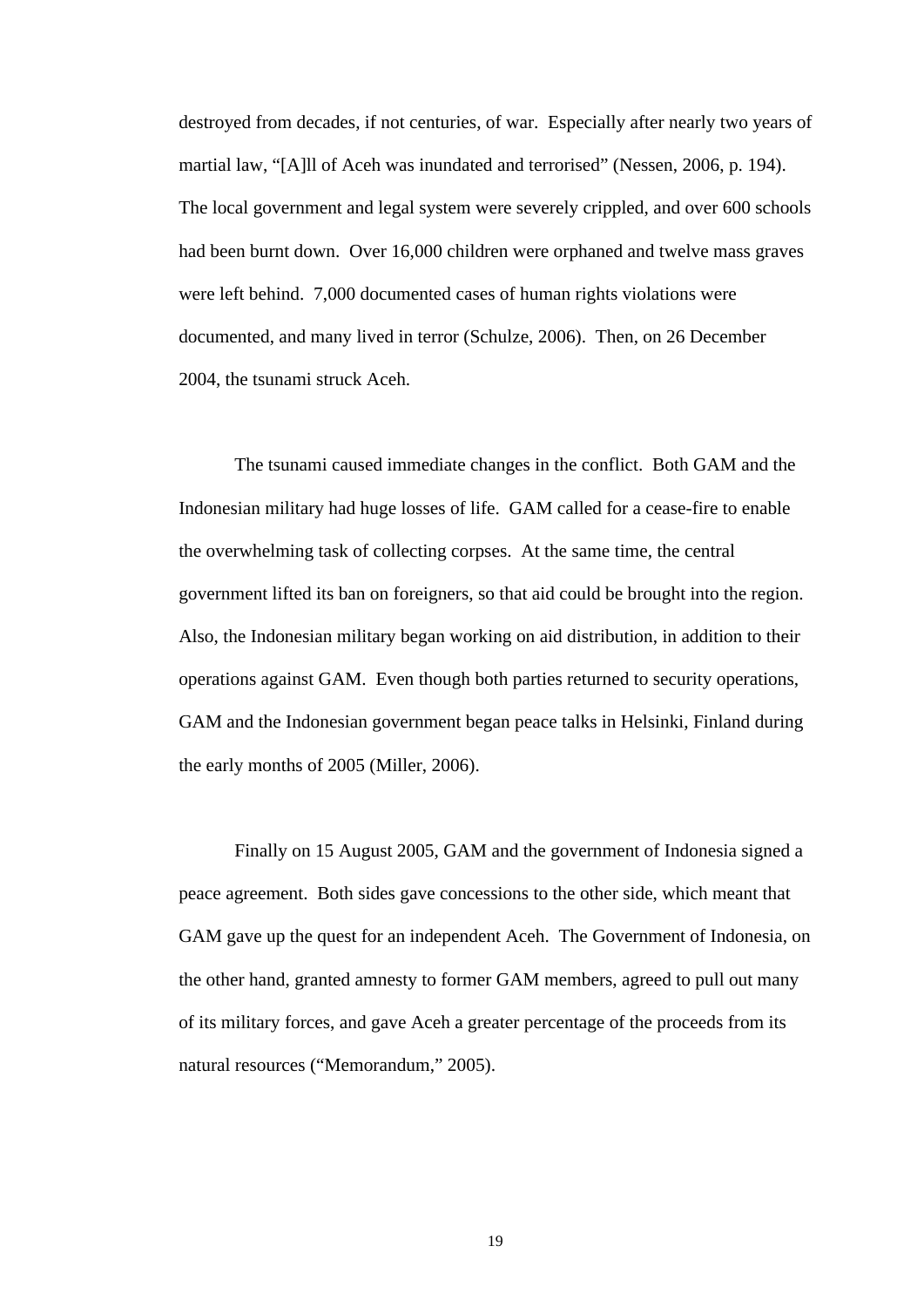From my experience in Aceh, the peace process appears to be progressing. No major confrontations have occurred, and effort has been made to include former GAM members into mainstream society. Currently, NGOs, United Nations (UN) agencies, and donors are beginning to focus on development among conflict victims, and a new governor was successfully elected and inaugurated in Aceh. Some concern exists, however, relating to the stability of Aceh after the reconstruction process ends.

#### **1.2 The Tsunami**

With that brief understanding of the history of Aceh and its conflict, it is important to fill out the events of the tsunami, its repercussions, and the relief effort that followed. Just 150 miles off the coast of Aceh, the Andaman-Sumatran subduction zone lies under the Indian Ocean. This subduction zone is the contact point of two tectonic plates, as one is forced under the other. Stresses that had been building up for some 100 years finally buckled on 26 December 2004. The earthquake lasted for an unheard of eight minutes, reaching a magnitude of 9.3 on the Richter scale (Lambourne, 2005).

At the epicenter of the earthquake, the ocean floor was pushed up sixty-five feet. Soon, a series of enormous waves spread through the region, first hitting the coast of Aceh thirty minutes after the earthquake. Initially, the sea water retracted, soon to return in the form of a tsunami. Upon collision, some waves reached a height of sixty-five feet, and traveled inland as far as one-half mile (Lambourne, 2005). Everything in the pathway, including people, buildings, and vegetation was destroyed or strewn about. What was out at sea, including billions of tons of water,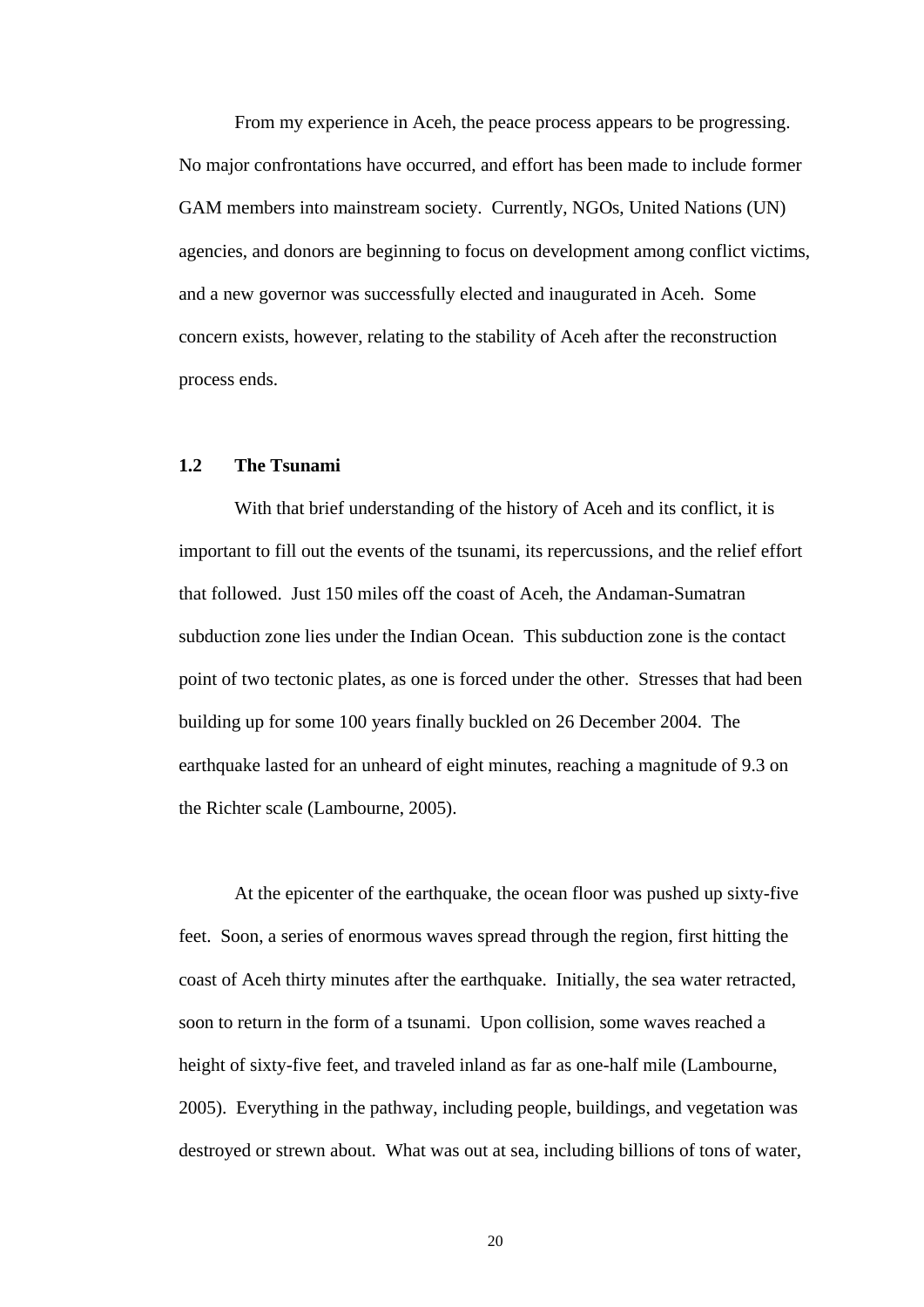sand, and even barges, were forced onto shore. Entire villages were wiped away, as some 130,000 were confirmed dead in Indonesia. 37,000 more were missing, and 500,000 were displaced (Body of Rehabilitation and Reconstruction and Partners, 2006).

As the tsunami moved on toward Thailand, the Maldives, Sri Lanka, India, and eventually even Kenya, Aceh was left in shambles. Its coastline was reshaped and its communications systems were down. Instantly, over 125,000 houses were needed, over 2,000 schools were damaged or destroyed, and nearly half of Aceh's agricultural land was damaged (United Nations Office of Recovery Coordinator, 2007). Moreover, emergency medical supplies, clean water, and food were vital for those who survived the tsunami. Those who had been injured needed medical care, but eight hospitals and over 100 health care facilities were damaged (Eye on Aceh, 2006). The dead bodies needed to be collected and buried to stop the spread of disease.

According to my observations and the stories I heard, the emotional toll of the tsunami was completely overwhelming. Families were grief stricken at the loss of so many they loved, and a certain numbness lingered because of the magnitude of what had just happened. Others were searching for those they hoped would still be alive. It seemed many had been affected in one way or another, especially in the villages along the coast.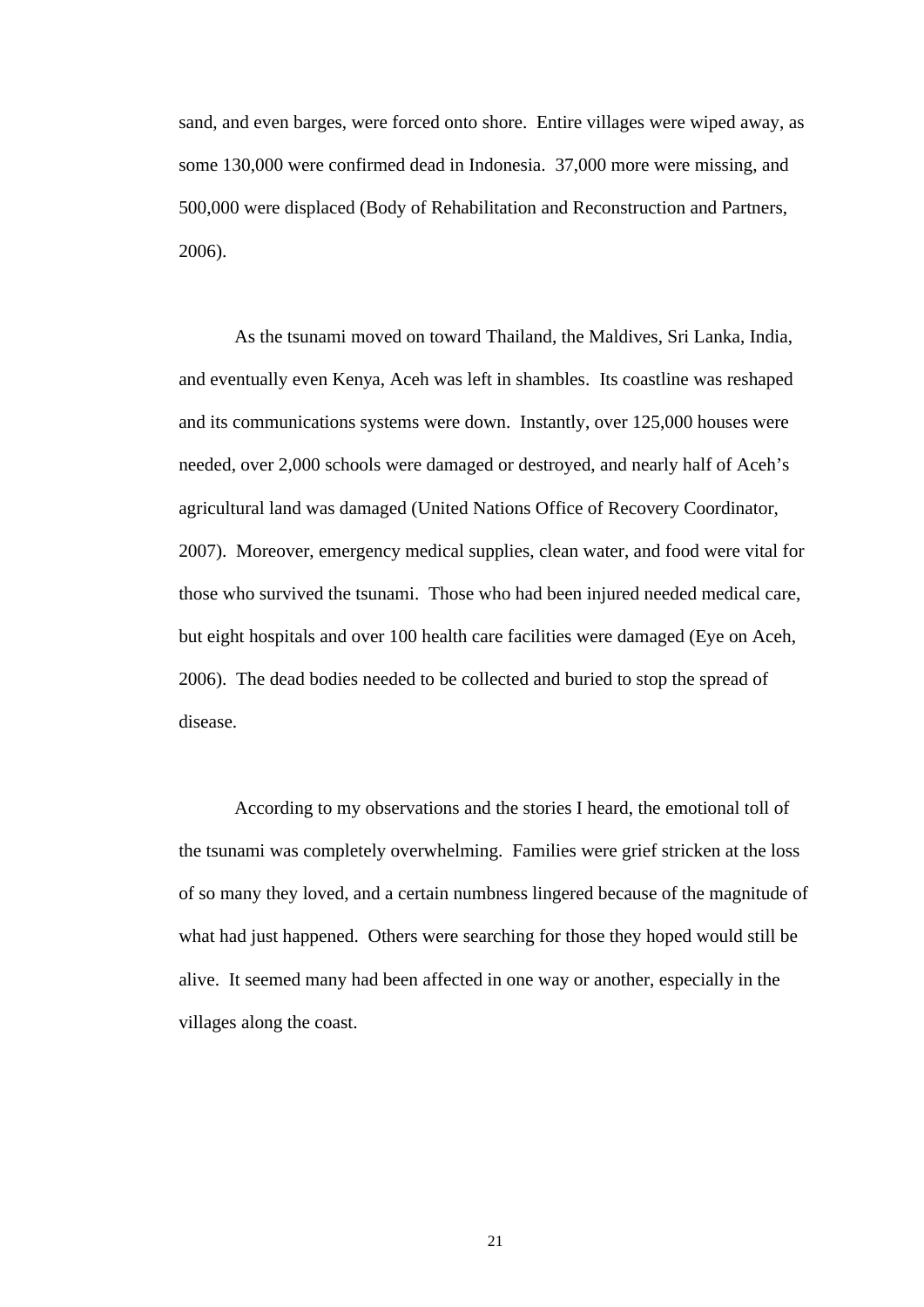#### **1.3 Humanitarian Response**

On the evening of 26 December 2004, the President of Indonesia declared a national disaster, initializing emergency search and rescue, food, shelter, and medical help. Some 15,000 troops already in Aceh were assigned to the relief operation, and 12,000 more were later sent in. Volunteers from across Indonesia flocked to Aceh to assist with relief. On the  $28<sup>th</sup>$ , Aceh was opened to outsiders, and help from across the world moved into Aceh. International NGOs, relief teams from foreign governments, and foreign militaries all joined in the efforts. The health services, temporary shelter, and clean water went far in minimizing additional loss of life and disease (Eye on Aceh, 2006).

Soon after the tsunami, funding began flowing into Aceh as well. The European Union, United Nations Development Programme (UNDP), and many governments made commitments for funds and debt moratoriums. Moreover, private contributions through NGOs and Red Cross and Red Crescent Societies were unprecedented. So much money was given that some organizations, such as Red Cross organizations and the United Kingdom Disasters Emergency Committee, stopped accepting donations. (Eye on Aceh, 2006). Ultimately, more than USD 7 billion was promised for Indonesia (Body of Rehabilitation and Reconstruction and Partners, 2006).

The work soon got underway, as bodies were taken care of and debris cleared. At the same time, tents, clean water, and medical services were provided. The people of Aceh started to pick up and start again, and many organizations started cash-for-work programs to jumpstart the economy. As relief moved towards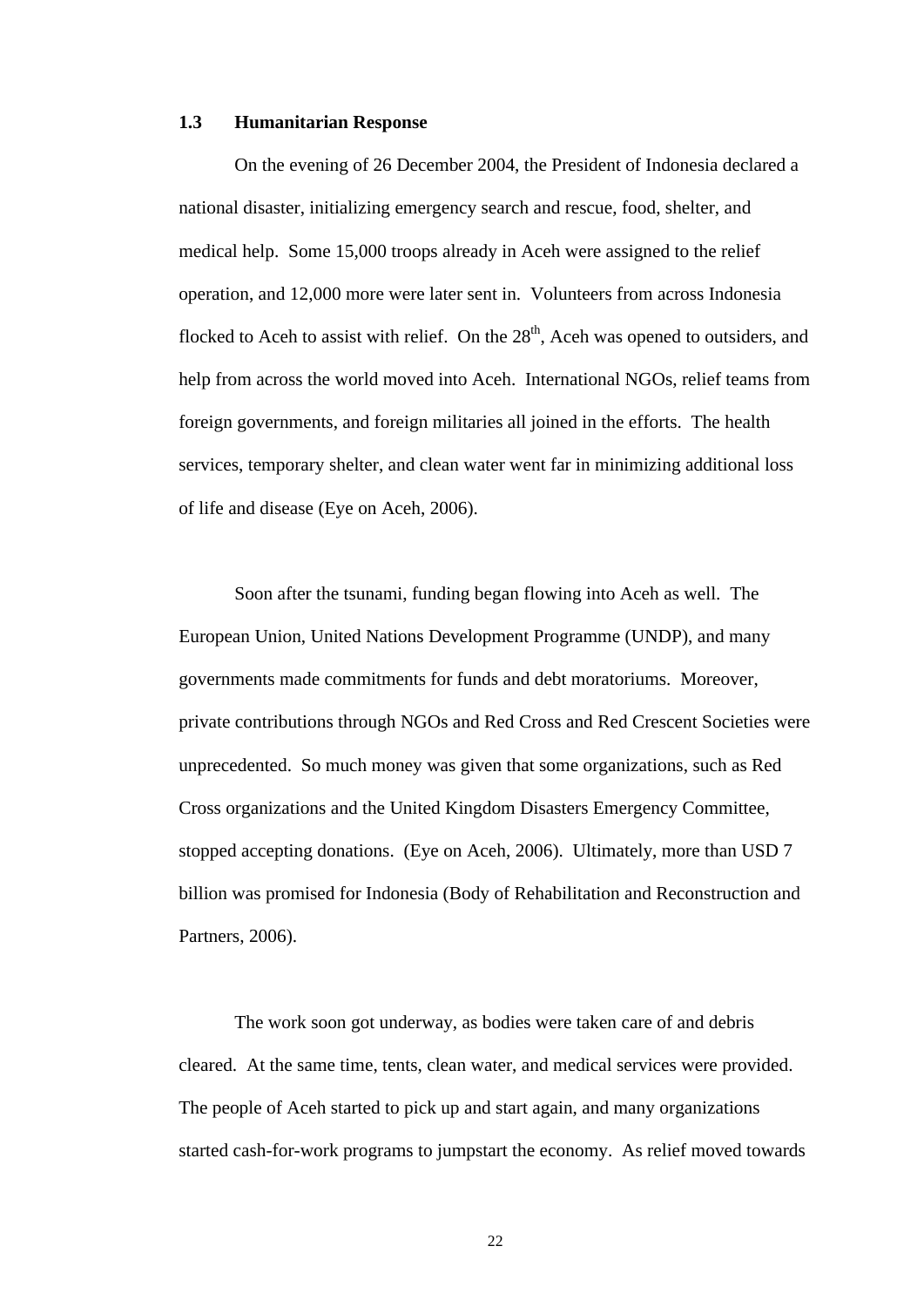reconstruction, projects began in a wide array of sectors. Many focused on the overwhelming task of building houses, and some worked to rebuild infrastructure. Others continued focused on the health sector or started to address education or livelihoods (Mangkusubroto, 2005).

The organizations responsible for these projects come from a wide range of backgrounds. Some are bilateral donors, active all over the world. Others are United Nations organizations, responding to the disaster or expanding their work in Indonesia to include Aceh. Many are NGOs, ranging from huge international humanitarian organizations to local NGOs. In addition, the International Federation of Red Cross and Red Crescent Societies and many of its member societies are involved (Mangkusubroto, 2005).

According to interviews with government staff, the government of Indonesia has also played a central role in the relief and reconstruction efforts. In April 2005, the President of Indonesia decreed a new, temporary government body to manage the reconstruction and rehabilitation of Aceh and Nias, an island off the coast of Sumatra that was hit by an earthquake in 2005. This body was named *Badan Rehabilitasi dan Rekonstruksi NAD-Nias* (BRR), or Agency for the Rehabilitation and Reconstruction of Aceh-Nias. It was given a large mandate: to oversee and coordinate the rehabilitation and reconstruction of Aceh and Nias. Later, BRR also became an implementing agency, completing projects in addition to its initial responsibilities. BRR became the agency responsible for all on-budget funds, which includes any monies given through or from the central government of Indonesia.